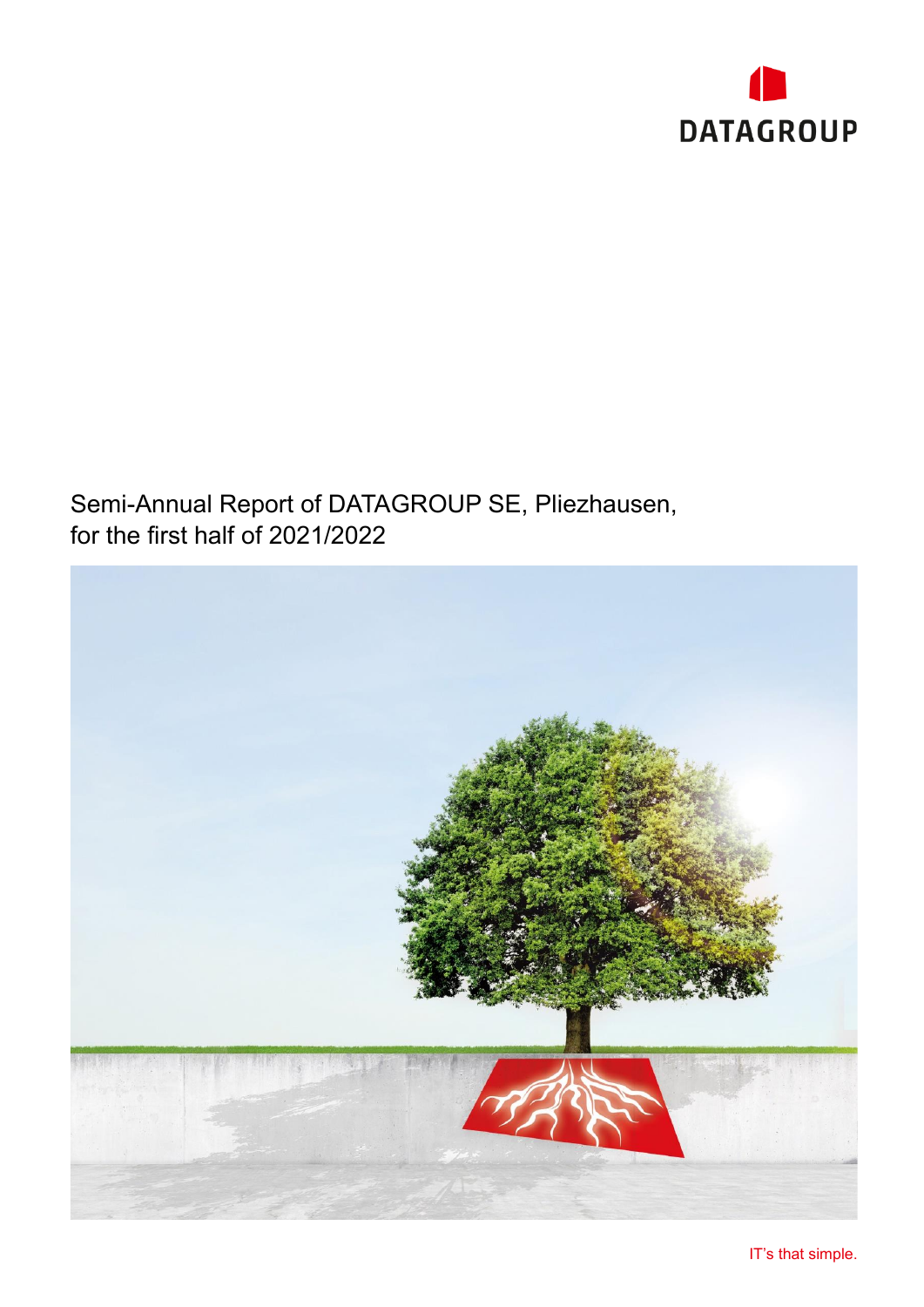

## Overview of Key Figures

<span id="page-1-0"></span>

| <b>Figures in TEUR</b>                                 | Changes yoy |          | H1 2021/2022 |         | H1 2020/2021 |         | Changes yoy |           | Q2 2021/2022 |         | Q2 2020/2021 |         |
|--------------------------------------------------------|-------------|----------|--------------|---------|--------------|---------|-------------|-----------|--------------|---------|--------------|---------|
| Revenue                                                | 36,163      | 17.1%    | 247,645      | 100,0%  | 211,482      | 100.0%  | 21,617      | 21.0%     | 124,483      | 100.0%  | 102,866      | 100.0%  |
| thereof services and maintenance                       | 28,139      | 16.0%    | 204,392      | 82,5%   | 176,253      | 83.3%   | 12,380      | 13.8%     | 102,043      | 82.0%   | 89,663       | 87.2%   |
| thereof retail                                         | 8,349       | 23.9%    | 43,213       | 17,4%   | 34,864       | 16.5%   | 9,224       | 70.8%     | 22,256       | 17.9%   | 13,032       | 12.7%   |
| thereof other / consolidation                          | $-325$      | $-89.0%$ | 40           | 0,0%    | 365          | 0.2%    | 13          | 7.6%      | 184          | 0.1%    | 171          | 0.2%    |
| Other own work capitalized                             | 294         | 74.6%    | 688          | 0,3%    | 394          | 0.2%    | 165         | 660.0%    | 190          | 0.2%    | 25           | 0.0%    |
| Changes in capitalized contract costs                  | $-1,392$    | 699.5%   | $-1,591$     | $-0.6%$ | $-199$       | $-0.1%$ | 105         | $-12.6%$  | $-728$       | $-0.6%$ | $-833$       | $-0.8%$ |
| <b>Total revenues</b>                                  | 35,065      | 16.6%    | 246,742      | 99,6%   | 211,677      | 100.1%  | 21,887      | 21.4%     | 123,945      | 99.6%   | 102,058      | 99.2%   |
| Material expenses / Expenses for<br>purchased services | 16,625      | 23.1%    | 88,555       | 35,8%   | 71,930       | 34.0%   | 13,115      | 42.9%     | 43,716       | 35.1%   | 30,601       | 29.7%   |
| <b>Gross profit</b>                                    | 18,440      | 13.2%    | 158,187      | 63,9%   | 139,747      | 66.1%   | 8,772       | 12.3%     | 80,229       | 64.4%   | 71,457       | 69.5%   |
| Personnel expenses                                     | 11,240      | 11.2%    | 111,439      | 45,0%   | 100,199      | 47.4%   | 5,449       | 10.6%     | 56,910       | 45.7%   | 51,461       | 50.0%   |
| Other income etc.                                      | 1,319       | 42.0%    | 4,460        | 1,8%    | 3,141        | 1.5%    | 485         | 40.7%     | 1,677        | 1.3%    | 1,192        | 1.2%    |
| Other expenses etc.                                    | 1,395       | 11.2%    | 13,805       | 5,6%    | 12,410       | 5.9%    | 1,049       | 18.2%     | 6,807        | 5.5%    | 5,758        | 5.6%    |
| <b>EBITDA</b>                                          | 7,124       | 23.5%    | 37,403       | 15,1%   | 30,279       | 14.3%   | 2,759       | 17.9%     | 18,189       | 14.6%   | 15,430       | 15.0%   |
| Depreciation from PPA                                  | 782         | 33.5%    | 3,114        | 1,3%    | 2,332        | 1.1%    | 391         | 33.5%     | 1,557        | 1.3%    | 1,166        | 1.1%    |
| Other depreciation                                     | $-281$      | $-2.0%$  | 13,792       | 5,6%    | 14,073       | 6.7%    | $-382$      | $-5.5%$   | 6,561        | 5.3%    | 6,943        | 6.7%    |
| <b>EBIT</b>                                            | 6,623       | 47.7%    | 20,497       | 8,3%    | 13,874       | 6.6%    | 2,750       | 37.6%     | 10,071       | 8.1%    | 7,321        | 7.1%    |
| <b>Financial result</b>                                | $-130$      | 11.6%    | $-1,249$     | $-0,5%$ | $-1,119$     | $-0.5%$ | $-113$      | 20.2%     | $-673$       | $-0.5%$ | $-560$       | $-0.5%$ |
| <b>EBT</b>                                             | 6,493       | 50.9%    | 19,248       | 7,8%    | 12,755       | 6.0%    | 2,637       | 39.0%     | 9,398        | 7.5%    | 6,761        | 6.6%    |
| Taxes on income and profit                             | 4,859       | 252.2%   | 6.786        | 2,7%    | 1,927        | 0.9%    | 3,919       | $-626.0%$ | 3,293        | 2.6%    | $-626$       | $-0.6%$ |
| Net income                                             | 1,634       | 15.1%    | 12,462       | 5,0%    | 10,828       | 5.1%    | $-1,282$    | $-17.4%$  | 6,105        | 4.9%    | 7,387        | 7.2%    |
| Shares (in 1,000 units)                                |             |          | 8,331        |         | 8,331        |         |             |           | 8,331        |         | 8,331        |         |
| 1plus treasury shares (in thousand units):             |             |          | 18           |         | 18           |         |             |           | 18           |         | 18           |         |
| <b>EPS</b>                                             | 0.20        | 15.1     | 1.50         |         | 1.30         |         | $-0.15$     | $-17.4%$  | 0.73         |         | 0.89         |         |
| Tax rate                                               |             |          | 35.3%        |         | 15.1%        |         |             |           | 35.0%        |         | $-9.3%$      |         |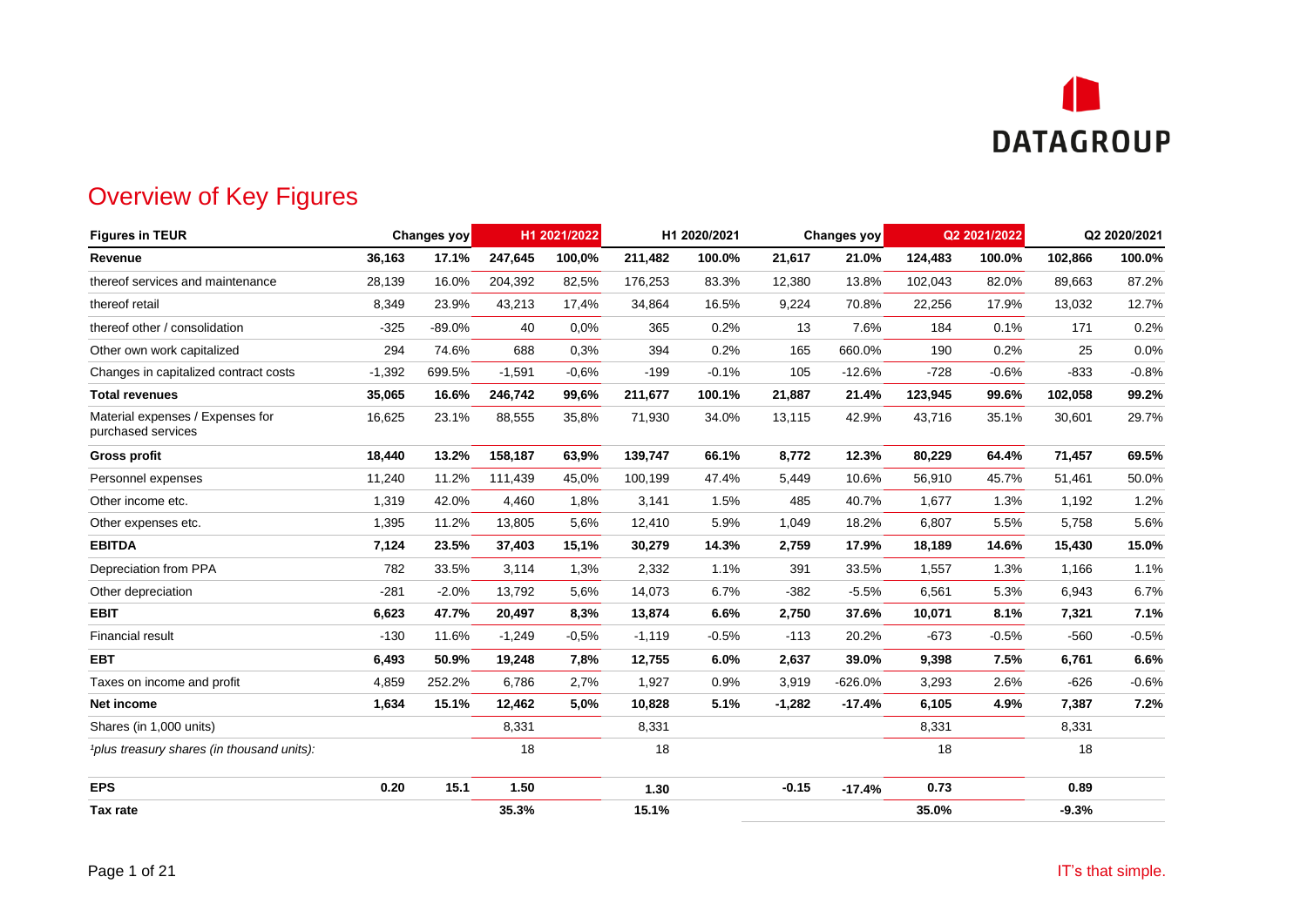

| <b>Figures in TEUR</b>           | 31.03.2022 | 30.09.2021 |  |
|----------------------------------|------------|------------|--|
|                                  |            |            |  |
| Balance sheet total              | 415,992    | 431,783    |  |
| Equity <sup>1</sup>              | 106,654    | 94,297     |  |
| Equity ratio (in %) <sup>1</sup> | 25.6       | 21.8       |  |
| Net debt <sup>1</sup>            | 74,353     | 87,520     |  |
| Net debt <sup>1</sup> to EBITDA  | 1.0        | 1.3        |  |
|                                  |            |            |  |

<sup>1</sup> Under consideration of subordinate loans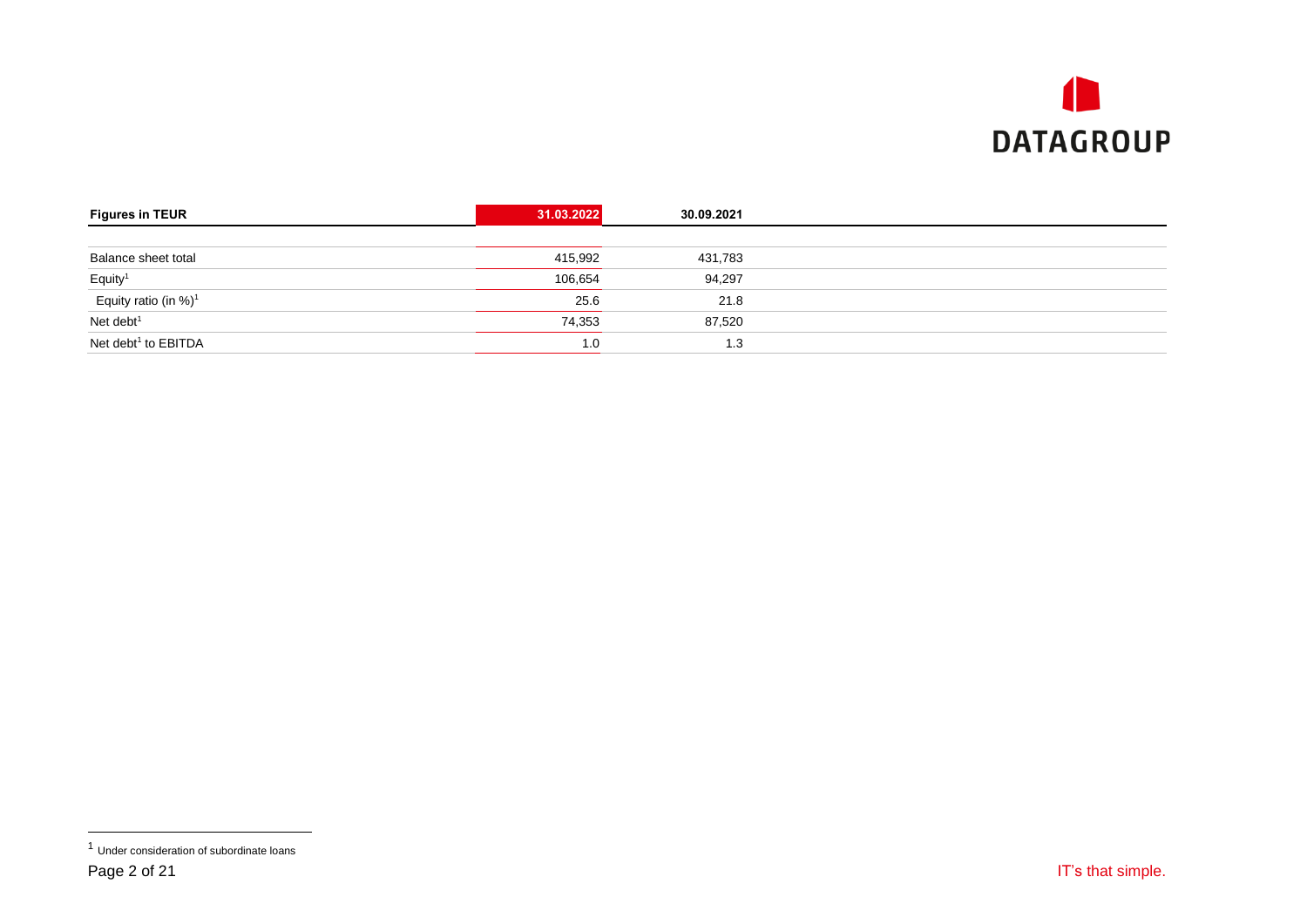# **Table of Contents**

| Notes to the Consolidated Financial Statements 21 |  |
|---------------------------------------------------|--|
|                                                   |  |
|                                                   |  |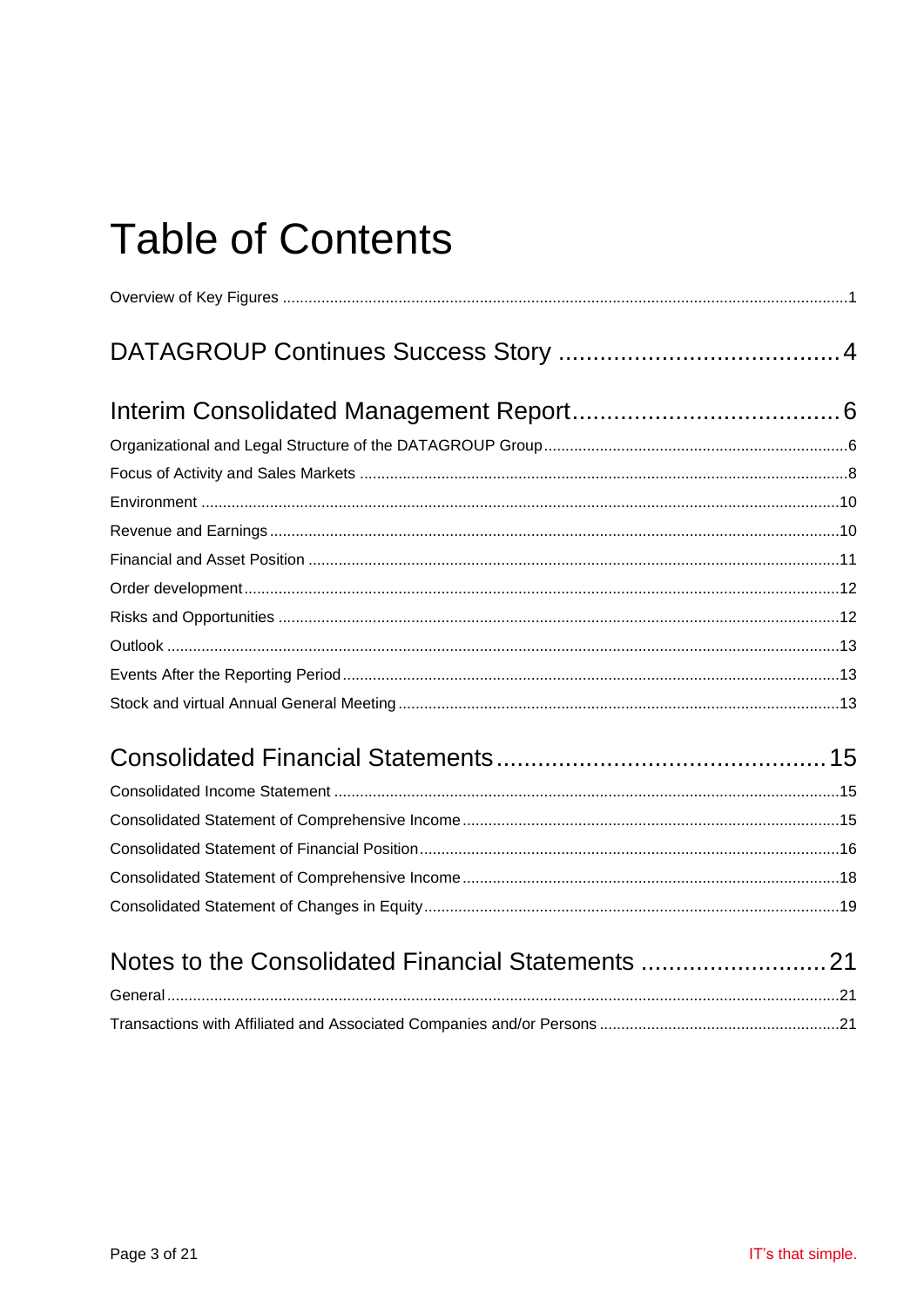# <span id="page-4-0"></span>DATAGROUP Continues Success **Story**

#### Dear Shareholders, Dear Business Partners, Customers and Employees

We are very pleased to report a successful first half of the fiscal year with a significant increase in revenues and in all major earnings figures.

The momentum of digitization created by the coronavirus pandemic continues and materializes at DATAGROUP in the form of new customer acquisition as well as upselling on existing contracts. Koelnmesse, for instance, is one of the new customers we have acquired with a full-service outsourcing agreement for all modules of the CORBOX: The framework agreement with an order volume of over EUR 21m has a term of 60 months, with an option to extend it for another 60 months. Transition has started in February 2022, and we will take over the complete IT outsourcing from January 2023. From service desk to on-site support, IT operations and application hosting to SAP and databank services, all from a single source. In cooperation with Cloudeteer, an associated company, DATAGROUP also brings its strong public cloud expertise to the project. Alongside the extensive range of services provided, DATAGROUP scored with the innovative data center concept of the latest CORBOX generation. DATAGROUP is perceived as a dedicated partner at eye level with complex problem-solving expertise and a committed interdisciplinary team.

The contract of Lufthansa Technik, a customer of many years, would have expired at the end of the year but was extended early by another three years. DATAGROUP provides End User Services, Communication & Collaboration Services as well as Network Services. The customer is very pleased with DATAGROUP as a flexible partner, which has responded to changing needs in a quick, flexible and unbureaucratic way especially during the tough Covid-19 times. The contract renewal confirms the confidence of Lufthansa Technik in DATAGROUP's ability to deliver.

Digitization has also gained momentum in public administration and education: Our subsidiary Urano Informationssysteme GmbH has seen a strong order intake in the area of digital schools: As a digitization partner of the schools in Rhineland-Palatine, Urano equips schools and educational facilities with digital infrastructure for mobile learning with shared contents, but also with state-of-the-art hardware for classrooms such as digital blackboards.

These examples show: DATAGROUP is well prepared for the future. Our efficient and modular full-service offer, which we provide to our customers under long-term framework agreements, is more efficient than ever before. That said, we are constantly working to improve our central supply structure, the application of digital solutions in the provision of our services – for instance software robots or automation solutions – and extend the scope of our services.

The pleasant business performance is impressively reflected in the semi-annual figures: Revenues increased significantly from EUR 211.5m to EUR 247.6m (+17.1 %). Earnings have also developed very positively in H1 2021/2022: Operating earnings before taxes, interest, depreciation and amortization (EBITDA) improved by 23.5 % to EUR 37.4m (PY EUR 30.3m). The EBITDA margin improved again, growing from 14.3 % to 15.1 %. Earnings before interest and taxes (EBIT) improved by 47.7 % to EUR 20.5m (PY EUR 13.9m), the EBIT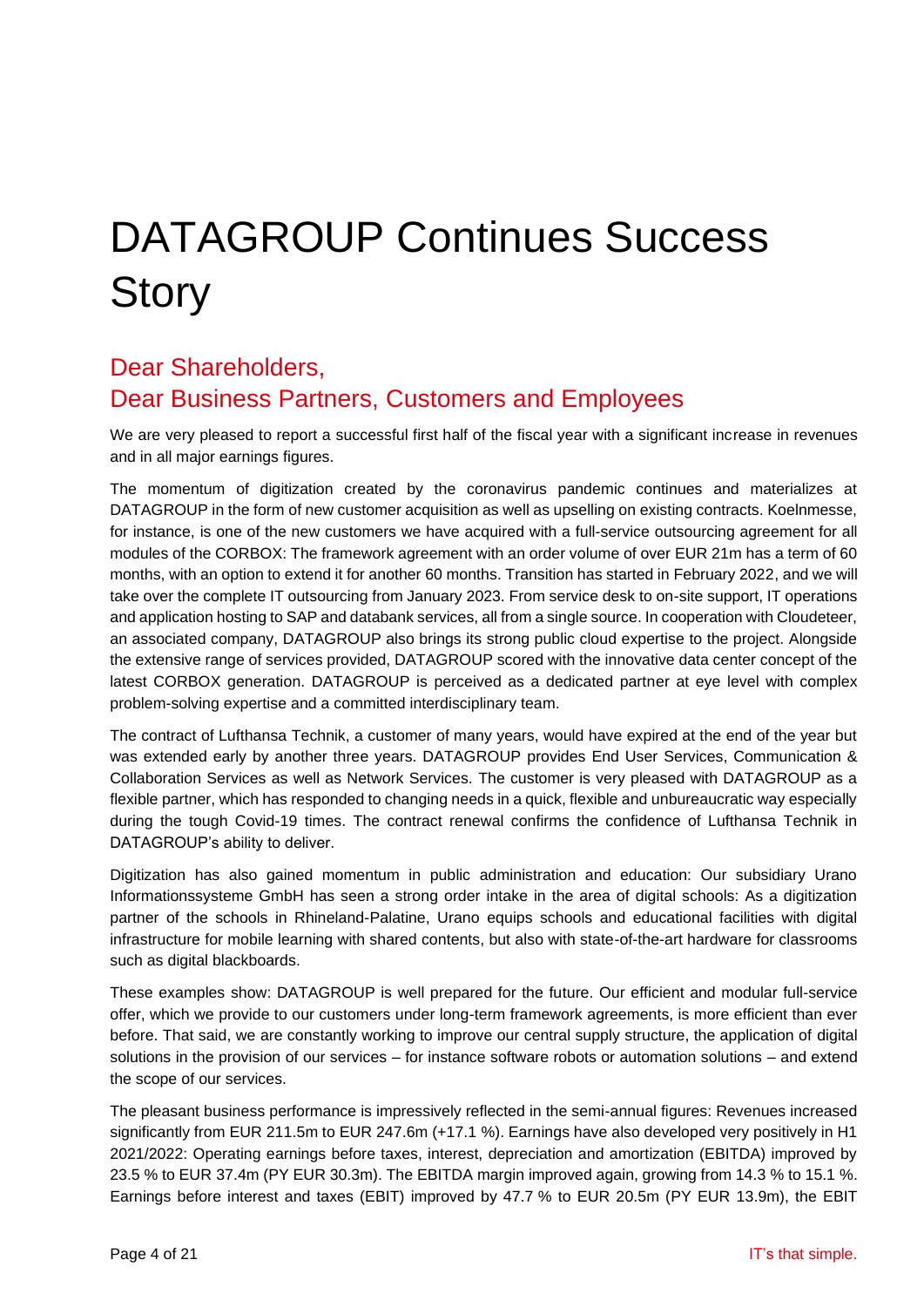margin increased significantly from 6.6 % to 8.3 % and thus is further approaching management's long-term ambition of 9 %. This reflects the sustainable reduction of investments in property, plant and equipment and intangible assets (CAPEX), which had already been halved from roughly EUR 22m to roughly EUR 11m in FY 2020/2021 and has further declined at EUR 3.4m in the first half of 2021/2022. Earnings per share were 150 cents compared to 130 cents in the previous year, corresponding to an increase of 15.1 %. Fortunately, business performance has remained unaffected by supply bottlenecks and the impacts of the war in Ukraine.

In addition to the good business performance, growth was also significantly driven by the first-time consolidation of Urano Informationssysteme GmbH and dna Gesellschaft für IT Services mbH (now DATAGROUP BIT Oldenburg GmbH), which were acquired in the last fiscal year. Organic growth was 4.2 % in the last 12 months.

The takeover of Hövermann, which we announced after the reporting date, marked our 29th acquisition. With a staff of some 55 employees, the company is focused on small and mid-sized corporate customers, which are currently mainly based in North Rhine-Westphalia and Lower Saxony. Hövermann is the largest full-service provider of its region with its IT services and IT consulting offering and its expertise in SAP Business One. The company has been a certified SAP and Microsoft Gold Partner for many years and thus strengthens the expertise in this area at DATAGROUP. Hövermann generates annual revenues of some EUR 9m.

We thank our business partners, customers and shareholders for the confidence they have invested in us and our employees for their dedication.

Pliezhausen, 24 May 2022

Management Board

l. fr

Andreas Baresel Chief Executive Officer

Oliver Thome Chief Financial Officer

Carline Carlesa

Dr. Sabine Laukemann Chief Human Resources Officer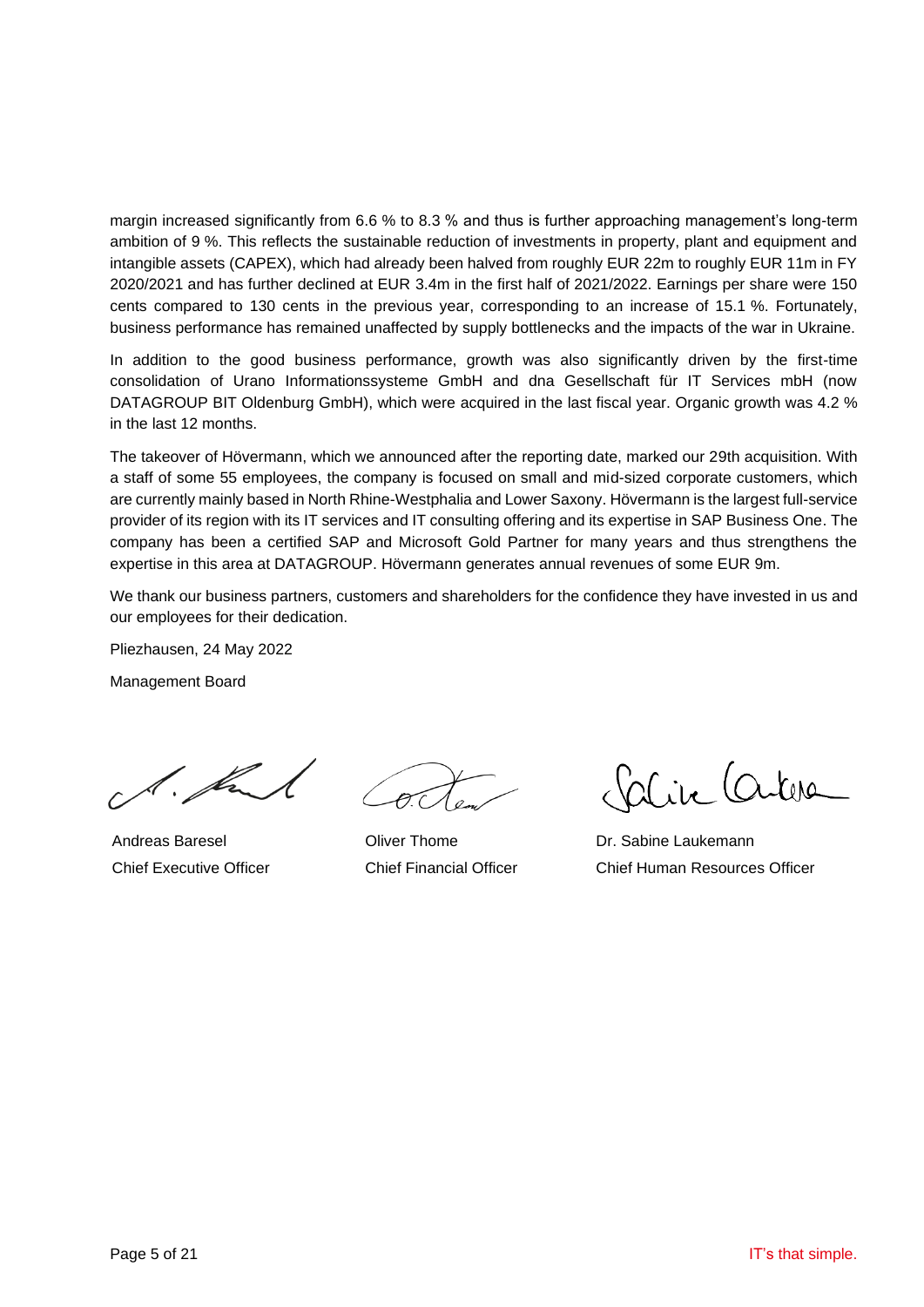

# <span id="page-6-0"></span>Interim Consolidated Management Report

## <span id="page-6-1"></span>Organizational and Legal Structure of the DATAGROUP Group

| DATAGROUP SE, PLIEZHAUSEN                                                                                                                                                                                                                                                                                                                                                               |                                                |                                                                                                                                                                               |                                             |  |  |  |  |
|-----------------------------------------------------------------------------------------------------------------------------------------------------------------------------------------------------------------------------------------------------------------------------------------------------------------------------------------------------------------------------------------|------------------------------------------------|-------------------------------------------------------------------------------------------------------------------------------------------------------------------------------|---------------------------------------------|--|--|--|--|
| <b>SERVICES</b><br><b>DATAGROUP Bremen</b><br>DATAGROUP BIT Düsseldorf<br><b>DATAGROUP BIT Hamburg</b><br><b>DATAGROUP BIT Oldenburg</b><br><b>DATAGROUP Frankfurt</b><br><b>DATAGROUP Hamburg</b><br><b>DATAGROUP Köln</b><br>DATAGROUP Ludwigsburg<br><b>DATAGROUP Offenburg</b><br><b>DATAGROUP Operate IT</b><br><b>DATAGROUP Stuttgart</b><br><b>DATAGROUP Ulm</b><br><b>URANO</b> |                                                | <b>SOLUTIONS AND CONSULTING</b><br><b>DATAGROUP Business Solutions</b><br><b>DATAGROUP Consulting Services</b><br><b>DATAGROUP IT Solutions</b><br><b>ALMATO</b><br>Mercoline |                                             |  |  |  |  |
| <b>CENTRAL SUPPLY UNITS</b>                                                                                                                                                                                                                                                                                                                                                             |                                                |                                                                                                                                                                               |                                             |  |  |  |  |
| <b>DATAGROUP</b><br><b>Operations</b>                                                                                                                                                                                                                                                                                                                                                   | <b>DATAGROUP</b><br><b>Enterprise Services</b> | <b>DATAGROUP</b><br><b>Service Desk</b>                                                                                                                                       | <b>DATAGROUP</b><br><b>Inshore Services</b> |  |  |  |  |

DATAGROUP Group (as of 31 March 2022)

DATAGROUP SE is the holding company of IT service provider DATAGROUP, which is active throughout Germany. DATAGROUP SE mainly includes the entities listed in the diagram above.

The operating subsidiaries under the umbrella of DATAGROUP SE are divided into two segments: Services as well as Solutions and Consulting.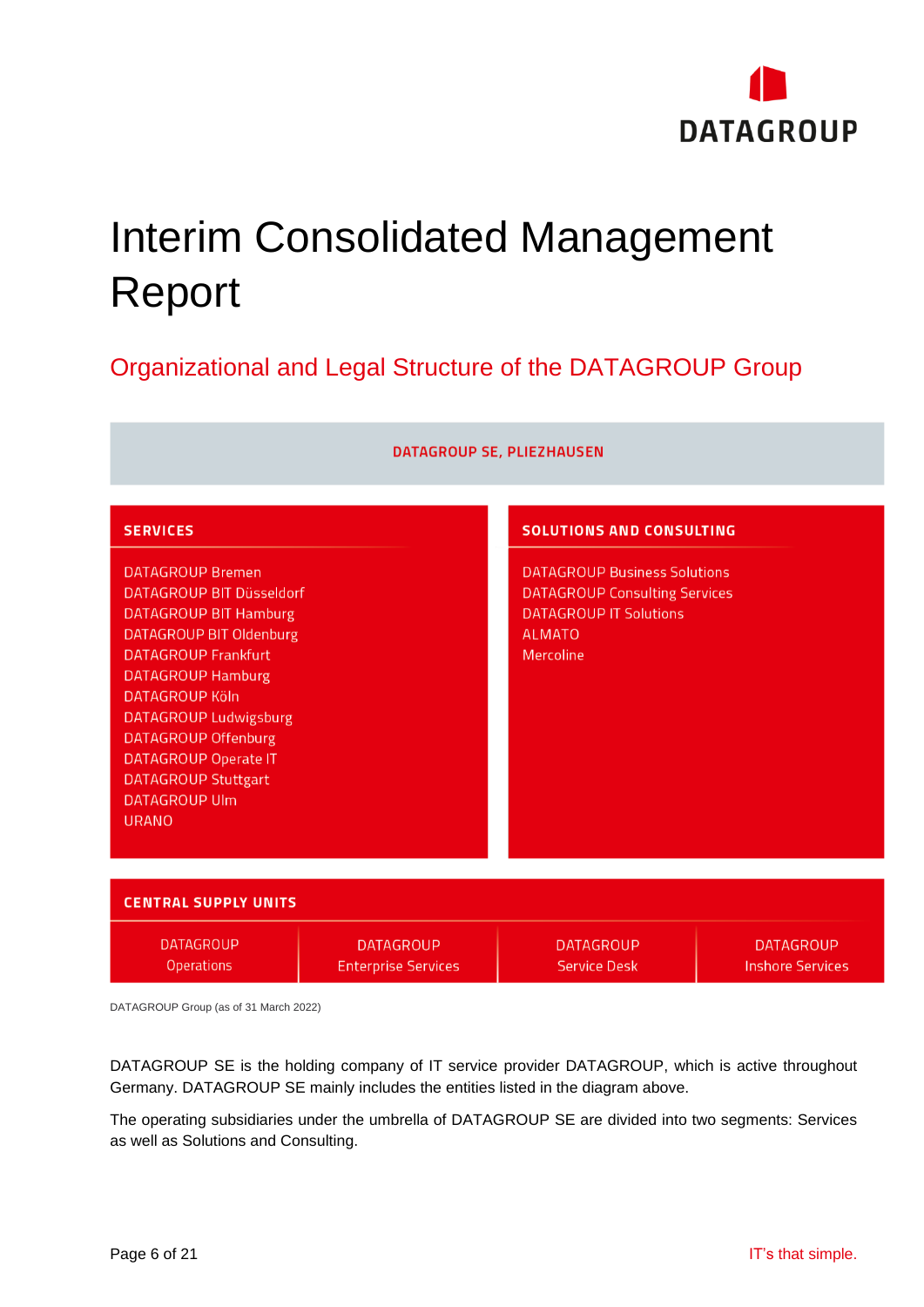

The central supply units, DATAGROUP Operations, DATAGROUP Enterprise Services, DATAGROUP Service Desk, and DATAGROUP Inshore Services are specialized production units, providing services for the DATAGROUP market units as internal competence and service centers within the DATAGROUP Group.

#### CENTRALIZATION WHERE NECESSARY, REGIONALITY WHERE POSSIBLE

DATAGROUP pursues a decentralized strategy in the organization of the group. This approach allows for regional, collaborative partnerships with customers, enables us to preserve agility and quickly respond to regional characteristics. However, customers will see the same DATAGROUP at every point, and the individual companies benefit from a strong corporate brand.

Individual services are centralized to take advantage of synergy effects. Alongside the central supply units which work for the individual companies, this also applies to the central controlling, financing, and management functions as well as central services such as accounting, human resources and the central IT services which DATAGROUP SE provides for the group companies

Lastly, DATAGROUP SE takes on accounting services for the main shareholder, HHS Beteiligungsgesellschaft mbH and its subsidiaries for a remuneration that is usual in the market.<sup>2</sup>

#### ACQUISITION STRATEGY WILL BE CONTINUED

Since the IPO in 2006, DATAGROUP SE has acquired 29 companies. The acquisition strategy primarily focuses on IT service companies in Germany. The company's acquisition strategy is based on four growth targets: Strengthening the regional footprint, expanding the customer portfolio, recruiting sought-after specialists, and extending the solution portfolio. DATAGROUP has two strategic approaches concerning the types of companies integrated: "buy-and-build" (i.e. the companies complement or strengthen DATAGROUP's existing service portfolio) and "buy-and-turnaround" (i.e. the acquired companies are in turnaround situations and in need of strategic restructuring).

As a general rule, DATAGROUP integrates the acquired companies into the Group. In this process, the individual companies remain unchanged as much as possible to maintain customer proximity and to not jeopardize the mid-market agility and the customer relationships that to some extent have been existing for decades. The companies are generally managed under the nationwide uniform DATAGROUP brand and newly acquired companies are renamed after a transition period.

 $2$  HHS Beteiligungsgesellschaft mbH (HHS) is the asset-managing investment holding of our CEO and founder Max H.-H. Schaber. 100 % of the shares are indirectly owned by Mr. Schaber and his family. HHS holds 53.5 % in DATAGROUP SE. HHS is also invested in other companies, which, however, are not in competition with DATAGROUP.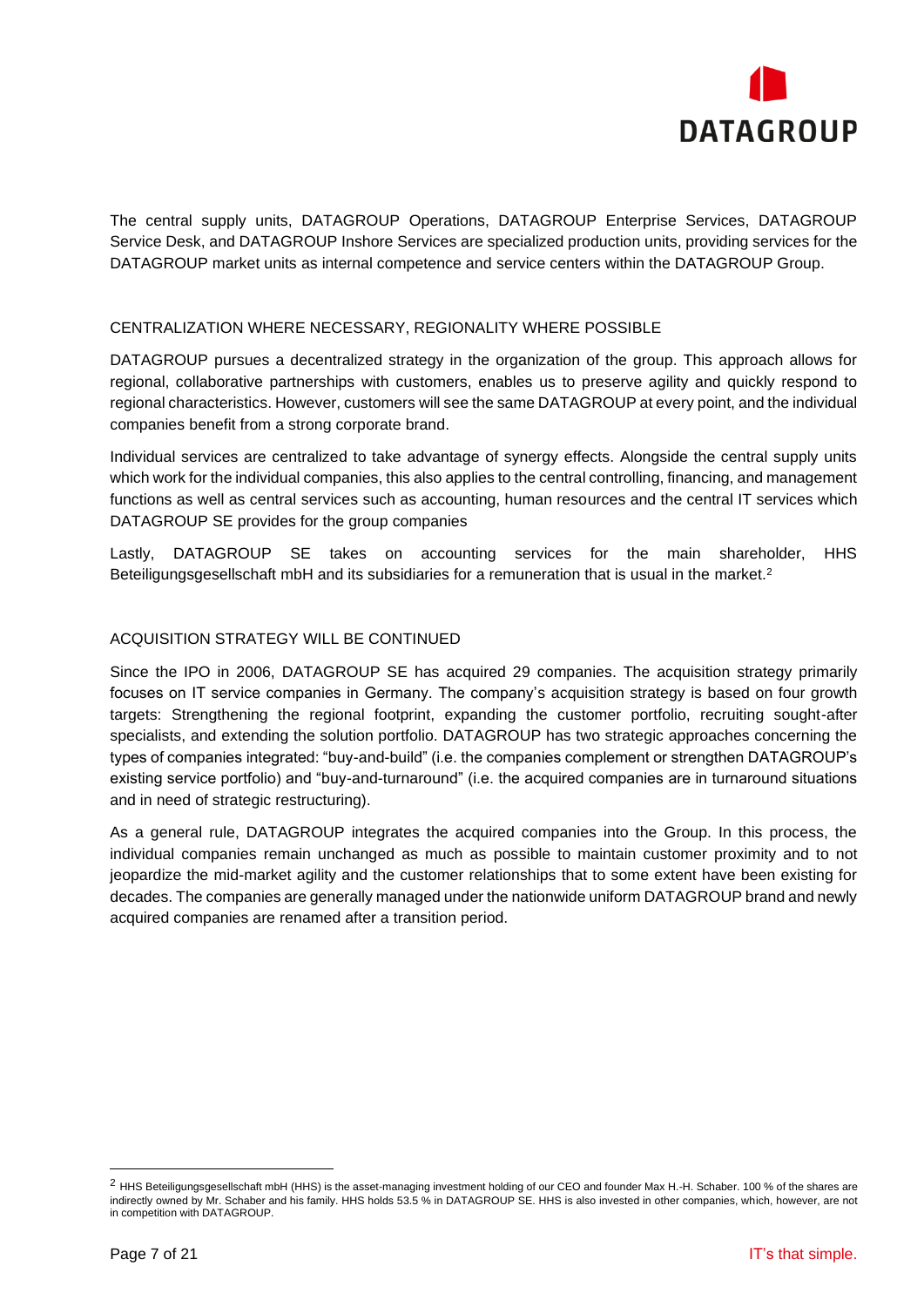

### <span id="page-8-0"></span>Focus of Activity and Sales Markets

DATAGROUP is one of the leading IT service providers for German Mittelstand companies, as proven by regular mentions in relevant studies such as Lünendonk, Whitelane and brand eins. The company works exclusively for business customers and is focused on German Mittelstand and large companies as well as public authorities. As a large mid-market company, DATAGROUP stands out for its personal closeness to the customers and the contact at eye level. "IT's that simple." – this claim sums up DATAGROUP's core competence. The business activities of the DATAGROUP entities include IT operations and professional continuing development of the customers' IT infrastructures. We deliver care-free IT so that the customer can focus on their core business.

#### **FULL-OUTSOURCING OFFER CORBOX**

At the heart of DATAGROUP's portfolio is the full outsourcing offer CORBOX ("Corporate IT out of the box"), which primarily addresses companies with anannual revenue of between EUR 100m and EUR 5bn. Larger customers are also provided with selective IT services from DATAGROUP's full outsourcing offering. The CORBOX consists of a modular portfolio of IT services from which DATAGROUP customers can flexibly choose those services which optimally support their company – from individual modules to all-in-one solutions.

At the same time, CORBOX is a cloud enabling platform, in which DATAGROUP integrates third-party cloud solutions such as Microsoft, Amazon Web Services etc., enriches it with additional services, and combines it with its own cloud and outsourcing services. The professional cloud orchestration forms the basis for secure operations and the compatibility of the different applications.

The CORBOX infrastructure has been modernized again in 2020. Alongside express routes for common hyperscalers and an optimization for hybrid cloud models, DATAGROUP has also improved the connections between the data centers in terms of their efficiency. Additionally, customers are offered a portal for self-service processes as well as full automation of provisioning and settlement.

The nine different service families offered by CORBOX cover all areas of corporate IT and supply all services required for IT operations from a single source. This includes the full breadth of cloud and data center services, management of applications and SAP systems, the support of stationary and mobile IT workstations as well as the relevant IT infrastructure, and the service desk as the competent and reliable central contact for all questions and error messages of users.

Defined service level agreements guarantee maximum performance and cost transparency. The security of all centralized CORBOX services is guaranteed by ISO 27001-certified DATAGROUP data centers (a tenant in so-called colocation centers) in Germany (Frankfurt am Main and Düsseldorf). Continuous monitoring of performance, capacities and security status guarantees an optimal availability of services.

There are multifaceted threats to IT systems which are becoming increasingly more complex. This means that the basic defense such as firewalls, antivirus protection and patch management are no longer sufficient for the best possible protection of your corporate IT. For this reason, DATAGROUP Security Services has been significantly expanded in 2022, in the sense of a holistic security approach and now offers the necessary additional protection against threats.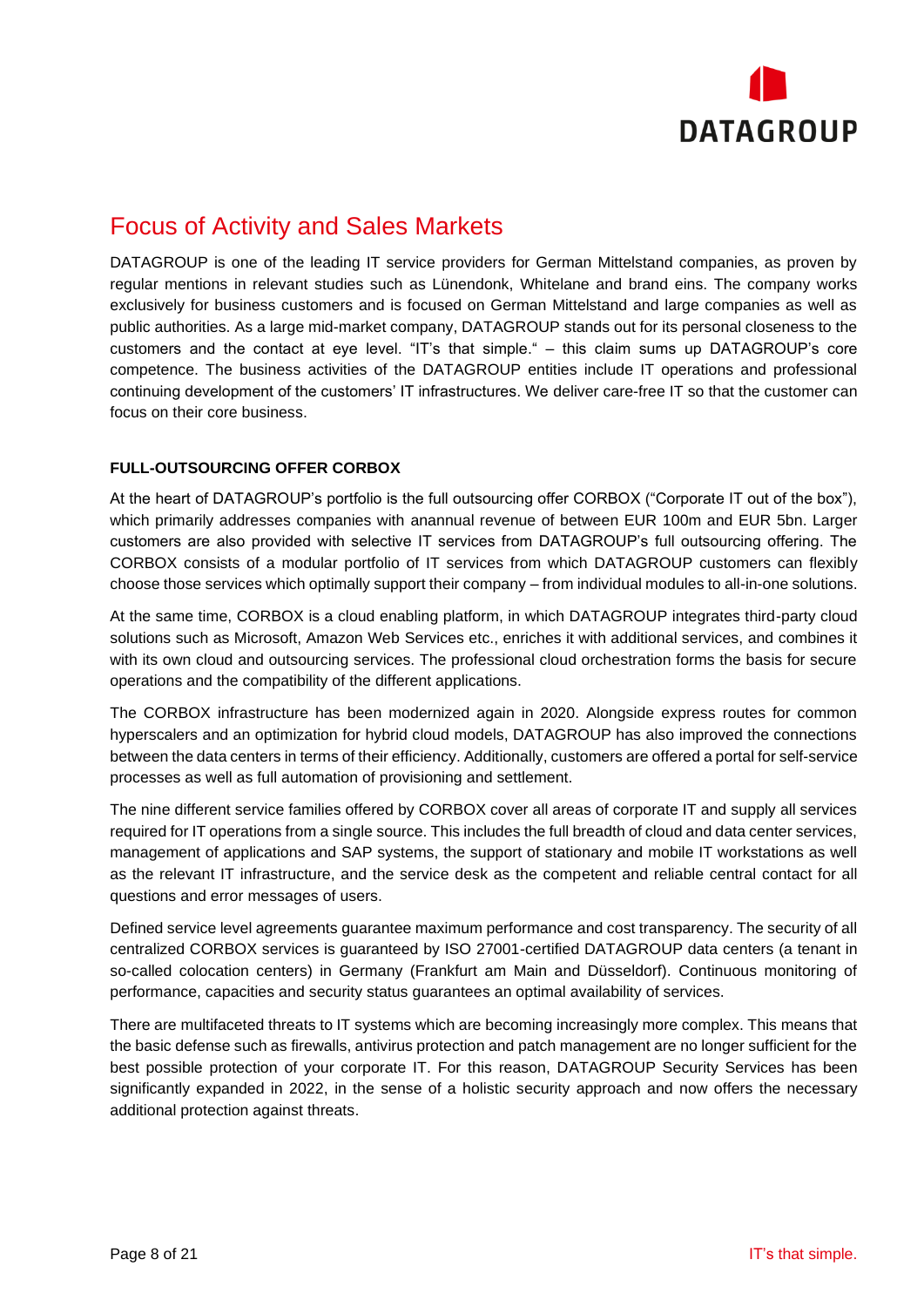

#### **CERTIFICATIONS AND CERTIFICATES**

Since September 2012, DATAGROUP has been ISO 20000-certified – this is the highest possible ISO certification for professional IT service management. DATAGROUP undergoes the extensive testing procedure on a regular basis to design its IT services according to industry standards and to consistently improve them. A recertification audit in July 2021 was the most recent audit undertaken.

All CORBOX services are based on ISO 20000-certified processes according to ITIL® and meet the quality criteria of industrial production. Customers benefit from a consistently high process quality, service quality and security making corporate IT a reliable and efficient means of production for success in business.

The basis of the CORBOX is a holistic IT service management system which in its core includes a state-ofthe-art information security management on the basis of certifications of ISO 27001 native and ISO 27001 on the basis of IT Grundschutz (BSI). The ISO 27001 certifications extend to the following services: Managed Server, Managed Storage, Managed Active Directory, Managed Exchange, Managed LAN + WAN, Backup + Restore, Citrix, Internet + Remote Access, SAP Remote Services and IT Operations Management as well as Service Desk and Client Services. Certification on the basis of IT Baseline Protection includes hosting and outsourcing projects of DATAGROUP Operations GmbH with the CORBOX services of Managed Server, Managed Storage, Backup + Restore, Internet + Remote Access and Managed LAN + WAN. All central IT systems are operated by DATAGROUP Operations GmbH in a so-called colocation model in mirrored data centers in Frankfurt and Düsseldorf. DATAGROUP has rented space at a data center operator with the corresponding special expertise. These data centers have a state-of-the-art equipment in terms of security, access control, fire protection and emergency power supply and are managed by a specialized real-estate company. This approach reduces the capital intensity of our business, while we enjoy the highest possible standard in data center equipment. DATAGROUP operates its own hardware and software as well as customer-specific systems in these data centers.

The data centers in Frankfurt and Düsseldorf as well as all DATAGROUP locations in the scope are audited on an annual basis according to ISO 27001, the internationally recognized standard. "IT Service Management", the management system for the comprehensive business process is reviewed once a year according to the international standard ISO 20000. This includes the IT service management system for all services in the service catalog with all its processes and functions as specified in the CORBOX model. It was first certified in 2012, followed by a re-certification in 2021.

Additionally, DATAGROUP is certified according to ISO 27018, ISO 14001, IDW PS 951, and the TSI.Standard V4.1 Level 3 as well as ISAE 3402. Subsidiaries DATAGROUP Business Solutions, DATAGROUP Hamburg, DATAGROUP BIT Düsseldorf, DATAGROUP BIT Hamburg, and DATAGROUP Consulting Services are certified according to ISO 9001.

<span id="page-9-0"></span>DATAGROUP's subsidiaries, DATAGROUP BIT Düsseldorf, DATAGROUP BIT Oldenburg (previously (vormals dna Gesellschafte für IT Services) and DATAGROUP BIT Hamburg, which was acquired in 2020 under the name of Portavis, have specialized market units enjoying many years of experience, manifold expertise and all the necessary certifications for the financial services market with its high requirements. As such, the IT service provider is optimally positioned to seize new growth opportunities offered in this highly regulated area of financial services as well.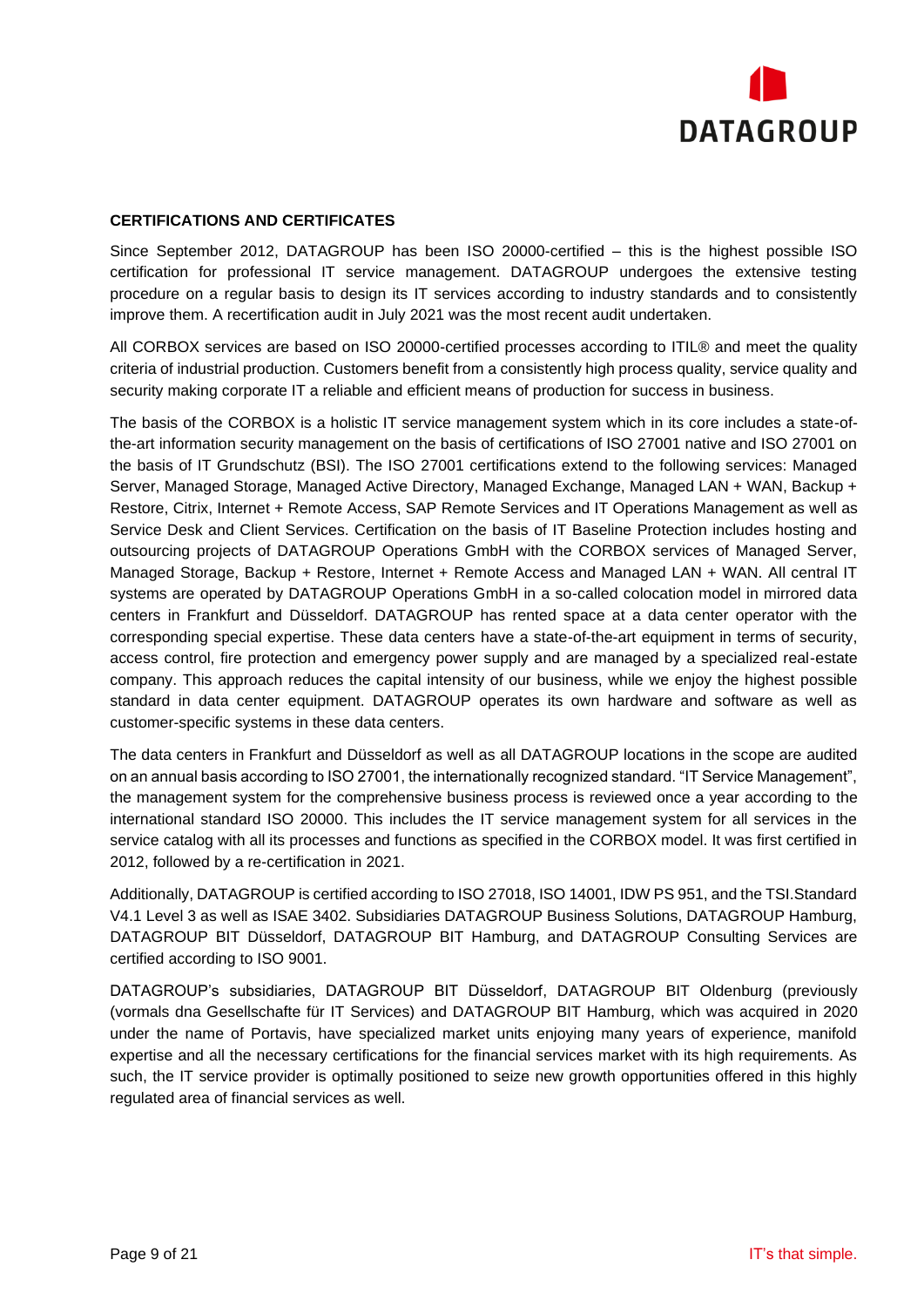

#### **Environment**

Germany's economic activity has significantly recovered in 2021, after its sharp contraction in 2020 due to the Covid-19 crisis. The price-adjusted GDP climbed 2.9 %. The dynamic upward trend, which had led to expectations of even stronger growth in 2022, was abruptly stopped by the Russian war of aggression in Ukraine. According to the German Council of Economic Experts growth is expected to flatten in 2022 at a real increase of 1.8 %. The prevention of a cut in supplies or prohibition on imports for Russian energy sources is seen as the key to reaching this growth target.

While the economic impacts of the pandemic are increasingly slowing down in many sectors, disturbances of the value chains continue to exist. Additionally, companies and private households are faced with increased inflationary pressure.

Turnover in the ICT market soared in 2021. Volume grew by 3.9 % to EUR 178.4bn, mainly driven by good business with IT hardware and IT software. Turnover and employment are expected to grow further in 2022 despite the challenges posed by the pandemic, supply bottlenecks, inflation, and skills shortage. At the beginning of the year, industry association Bitkom still projected growth of 3.6 %. However, business climate also has significantly slowed down in the digital industry under the influence of the war in Ukraine and its economic consequences. Expectations for the next six months have strongly declined according to the Bitkomifo-digital index released in March 2022. That said, business climate of the digital industry has proven to be more stable than in the economy as a whole and companies stated they would create additional jobs despite a gloomier outlook.

The way people look at digitization at work has changed considerably during the pandemic and is judged more positively. Home office, flexible working hours and new ways of collaboration are increasingly embraced. Covid-19 has further accelerated digitization in all economic and social areas. Many changes in the organization of the business world will survive the Covid-19-related contact restrictions. At present, half of all persons employed (50 %) in Germany are working from home and/or mobile on a full time or partial basis. The outcome of a representative survey among employees in Germany carried out on behalf of digital association Bitkom revealed that more flexible ways of working are very well received.

The level of complexity of IT security increases in line with a growing number of users, devices, and programs in different scenarios – working from home or in the office, public cloud or private networks. This combined with the growing flood of data, many of which is sensible or confidential, increases the risks associated with data availability, data misuse or data loss. The significance and the companies' need for consultation around the topic of cybersecurity will continue to grow over the next few years, cases of damage that become generally known raise awareness for this topic in the companies. Data leaks do not only lead to direct and material consequences due to compensation claims but the reputational damage can also threaten the existence of companies.

The CORBOX, DATAGROUP's modular full IT outsourcing portfolio, offers IT basic services as well as the foundation for the digitalization of companies. Data security – reliable protection against threats thanks to integrated security concepts – is one of the core competencies. Having a large number of IT experts, the company is well prepared to fulfill the need for consulting services and cloud infrastructures.

#### <span id="page-10-0"></span>Revenue and Earnings

In H1 2021/2022, **revenue** amounted to TEUR 247,645 after TEUR 211,482 in H1 2020/2021. Sales increased by TEUR 36,163 or 17.1 %. Because of the focus on the higher-margin **services business**, the proportion of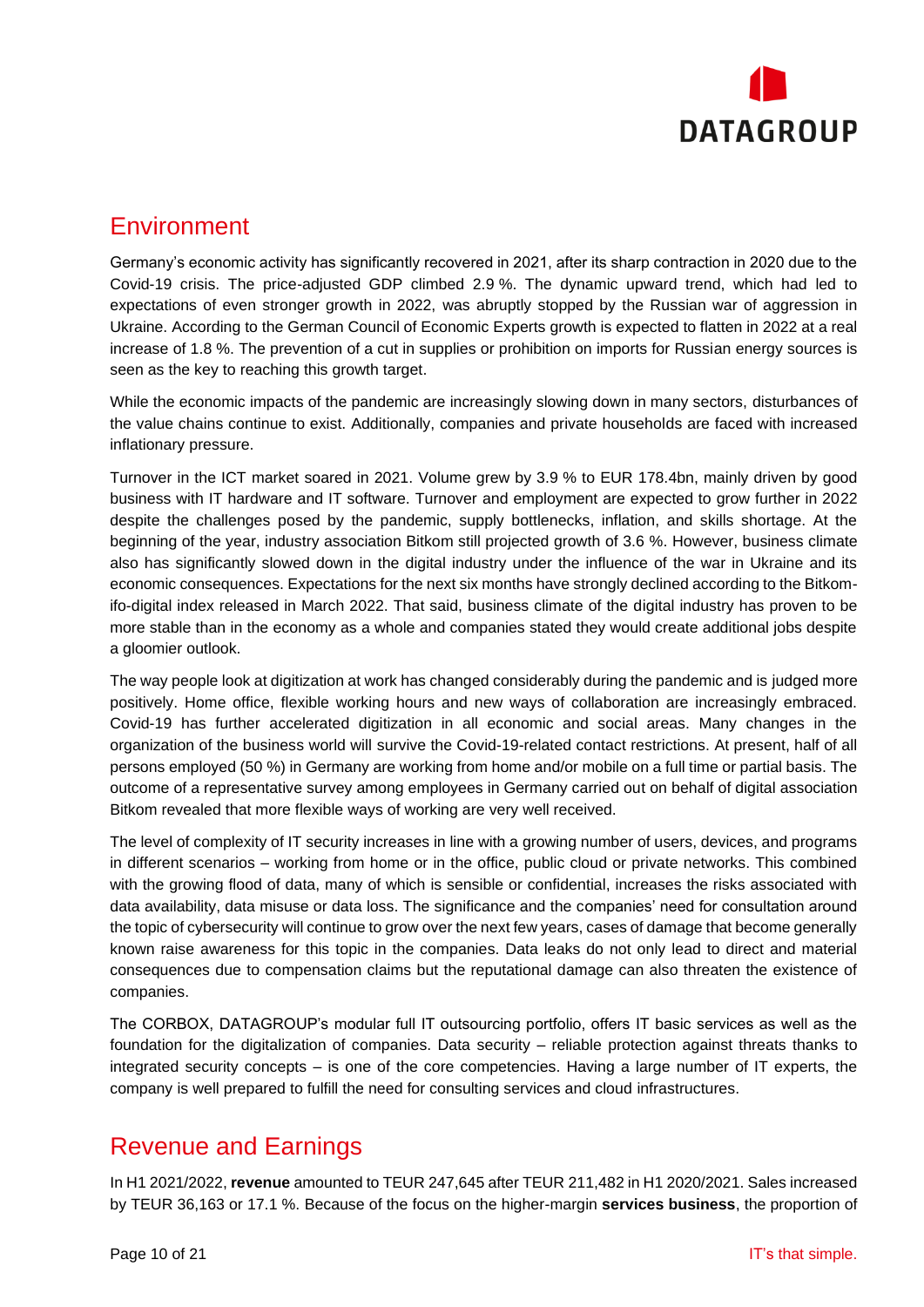

services was 82.5 %, thus remaining at a similarly high level as in H1 of the previous year (83.3 %). Revenue from retail business in total revenue was 17.4 % (16.5 % in H1 2020/2021).

The business activities of the DATAGROUP Group primarily focus on Germany. The share of business abroad traditionally amounts to 1.0 %.

**Gross profit** was up 13.2 % to TEUR 158,187 compared to the same period a year ago. However, the gross profit margin declined from 66.1 % to 63.9 %. This is predominantly due to higher revenue from retail business.

**EBITDA** came in at TEUR 37,403 after TEUR 30,279 in the first half of the previous year. This is an increase by TEUR 7,124 or 23.5 % compared to the same period a year ago. The EBITDA margin was up from 14.3 % to 15.1 %.

**Depreciation and amortization** increased by TEUR 501 from TEUR 16,405 to TEUR 16,906. The impact from acquisitions was TEUR 1,953. No goodwill amortization was necessary in H1 2021/2022 or in the previous years.

The **financial result** amounted to TEUR -1,249 after TEUR -1,119 in H1 2020/2021.

The **consolidated tax rate** was 35.3 % after 15.1 % in H1 2020/2021. The tax rate development was positively influenced by the revaluation of deferred tax assets on tax-loss carry-forwards.

#### <span id="page-11-0"></span>Financial and Asset Position

The balance sheet total as of 31.03.2022 decreased by 3.7 % in comparison to the balance sheet total on 30.09.2021.

| <b>Figures in TEUR</b>     | 31.03.2022 | 30.09.2021 |
|----------------------------|------------|------------|
| <b>ASSETS</b>              |            |            |
| Non-current assets         | 258,011    | 276,817    |
| Current assets             | 157,981    | 154,966    |
|                            | 415,992    | 431,783    |
| <b>LIABILITIES</b>         |            |            |
| Equity                     | 106,654    | 94,297     |
| Non-current liabilities    | 186,940    | 207,320    |
| <b>Current liabilities</b> | 122,398    | 130,166    |
|                            | 415,992    | 431,783    |

Equity increased by TEUR 12,357 from TEUR 94,297 on 30.09.2021 to TEUR 106,654 on 31.03.2022. The equity ratio improved from 21.8 % on 30.09.2021 to 25.6 % on 31.03.2022. This is attributable to the generated net income of TEUR 12,462 as well as other comprehensive income of TEUR 8,232 – which mainly relates to the revaluation of pension provisions due to changes in the actuarial interest rate. The dividend payment led to a reduction in equity by TEUR 8,331.

The operating cash flow (OPEX) was TEUR 34,972 for the period from 01.10.2021 to 31.03.2022, while it was TEUR 23,923 in the corresponding prior-year period. Investments in property, plant and equipment and intangible assets (CAPEX) amounted to TEUR 3,399 in the first two quarters of the fiscal year after TEUR 3,316 in the comparable period a year before. Free cash flow was TEUR 32,088 (previous year TEUR 20,951).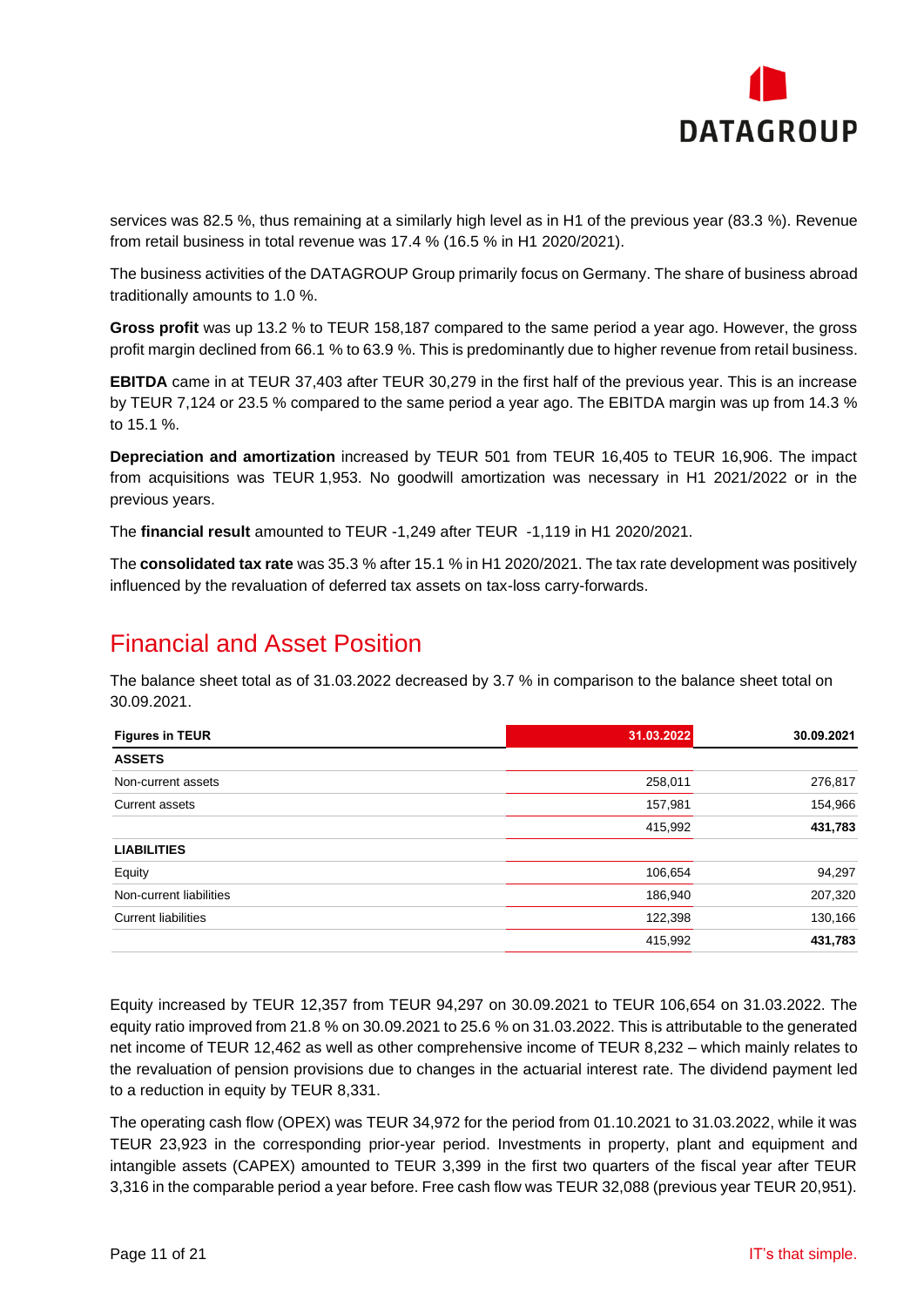

The total net debt as per 31.03.2022 compared to 30.09.2021 is as follows:

| <b>Figures in TEUR</b>            | 31.03.2022 | 30.09.2021 |
|-----------------------------------|------------|------------|
| Non-current financial liabilities | 127,949    | 133,540    |
| Current financial liabilities     | 19.073     | 31.662     |
| Receivables from finance lease    | $-30.264$  | $-33.590$  |
| Cash and cash equivalents         | $-42.405$  | $-44.092$  |
|                                   | 74,353     | 87.520     |

The reduction in total net debt is mainly attributable to the Group's operating cash flow. Investments in relation to the acquisition of new companies (subsequent costs of acquisition) of TEUR 16,131 and the dividend payment of TEUR 8,331 had a negative impact.

#### <span id="page-12-0"></span>Order development

DATAGROUP achieved good sales successes in the first half of the year, for instance the acquisition of Koelnmesse as a full-outsourcing customer, or the contract renewal of our long-term customer Lufthansa Technik. A total of 11 new CORBOX contracts were concluded, 26 contracts renewed and 16 contracts were expanded.

However, the sustainable and stable order situation of DATAGROUP is mainly due to DATAGROUP's business model: The CORBOX, which we offer as Service as a Product, generates a high share of recurring revenues. The contract terms are between three and seven years, in some cases also up to ten years. The willingness to conclude long-term contracts remains high: Clients want to secure high-quality capacities in the long term. This aspect leads to a stable position when it comes to special effects.

### <span id="page-12-1"></span>Risks and Opportunities

The corporate strategy and management of the DATAGROUP Group is based on continuity and longevity. There have been no fundamental changes to the opportunities and risks of the months ahead compared to those outlined in detail in the 2020/2021 Annual Report, which is why the statements in the 2020/2021 Annual Report remain in force unchanged.

There were no risks to the continued existence of DATAGROUP in the first half of 2021/2022. From the current standpoint, there is also no indication of future risks that could jeopardize the continued existence of the company or have a sustainable negative impact on net assets, financial position, and results of operations.

DATAGROUP has only been affected to a very limited degree by the negative impacts of the coronavirus pandemic and the ongoing military conflict in Ukraine so far. However, it cannot be excluded that it can have a disadvantageous effect on the situation of individual customers or on the business of DATAGROUP going forward. Lastly, there are still no adverse effects on DATAGROUP's delivery capacity, for instance effects through disrupted supply chains as seen in many industries.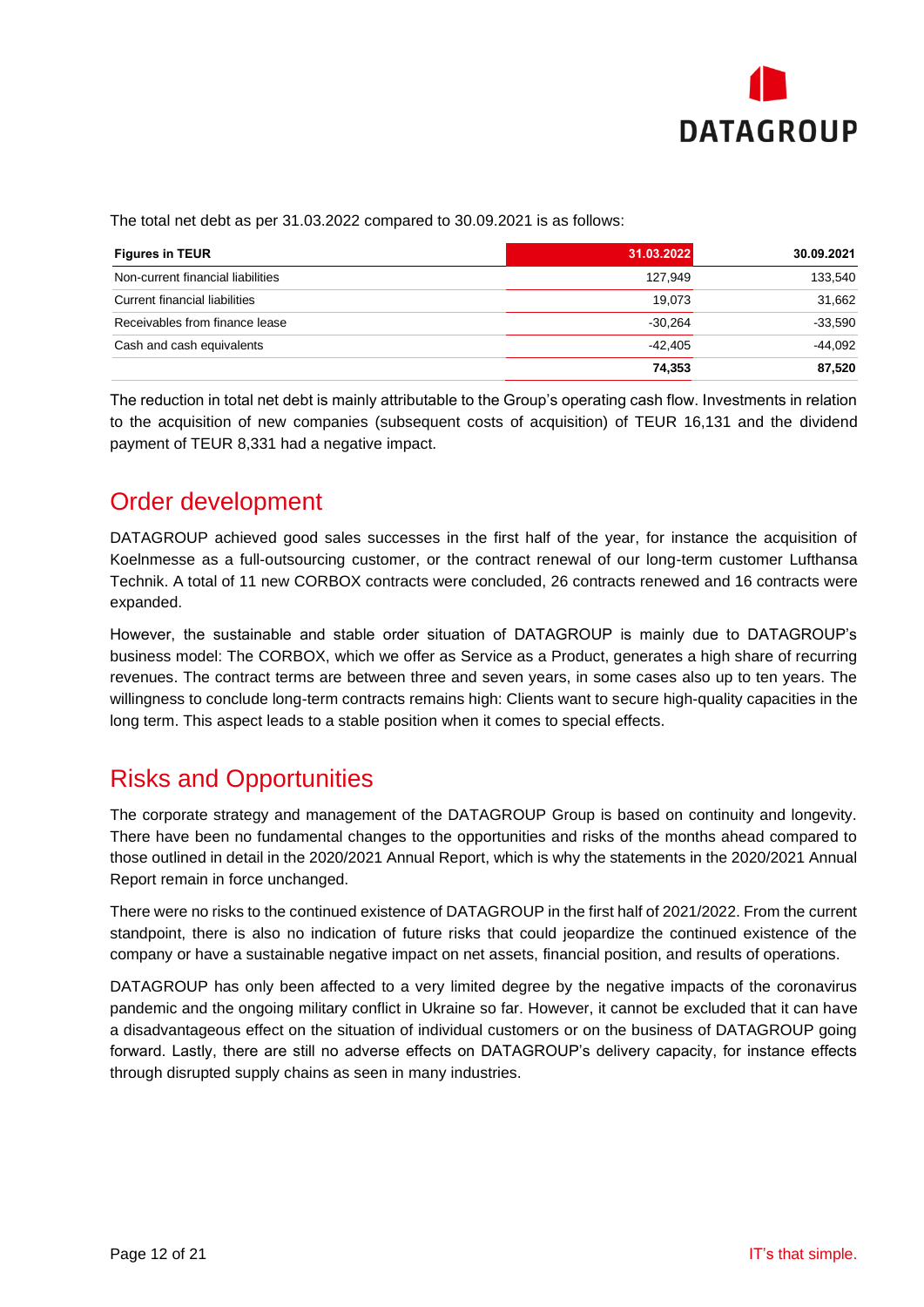

### <span id="page-13-0"></span>**Outlook**

The Management Board provided an outlook for the current fiscal year at the Annual General Meeting: Revenue is expected to grow to EUR 480-500m, EBITDA to EUR 72-75m, and EBIT to 39-42m at an EBIT margin expected to increase to 9 %.

A further slight improvement in profitability is expected to be driven by an increasing level of standardized services. Productizing the CORBOX services to an even higher degree by making use of Artificial Intelligence and robot-based automation processes is expected to help to more than compensate for wage and price increases. An optimization of the Data Center will contribute to keep CAPEX (investments in PPE and intangible assets) at a low level.

There are considerable macro-economic risks arising from the strong increase in inflation with a possible pricewage spiral, from a possible ongoing or returning pandemic situation and the possible negative impact of the war in Ukraine on the overall economic development in Germany. However, the management currently believes that this will not happen in the remainder of the fiscal year or only to a lesser extent.

#### <span id="page-13-1"></span>Events After the Reporting Period

On 26 April 2022, DATAGROUP signed a contract to acquire IT service provider Hövermann IT with headquarters in Ibbenbüren. Founded in 1999, the Hövermann group consists of Hövermann IT-Gruppe GmbH, Hövermann ERP Consulting GmbH and Hövermann Rechenzentrum GmbH. Hövermann is an IT service provider running its own data center and has acknowledged expertise in SAP Business One, an SAP ERP solution focused on Mittelstand companies.

With a staff of some 55 employees, the company is focused on small and mid-sized corporate customers, which are currently mainly based in North Rhine-Westphalia and Lower Saxony. Hövermann is the largest fullservice provider of its region with its IT services and IT consulting offering and its expertise in SAP Business One The company has been a certified SAP and Microsoft Gold Partner for many years and thus strengthens expertise in this area at DATAGROUP. Hövermann generates annual revenues of some EUR 9m.

#### <span id="page-13-2"></span>Stock and virtual Annual General Meeting

On 1 October 2021, the DATAGROUP stock was traded at a price of EUR 79.20. After the first half of the fiscal year, on 31 March 2022, the stock reached EUR 82.70 closing the reporting period with a slight gain. DATAGROUP's market capitalization stood at roughly EUR 690m on 31 March 2022.

The average daily trading volume added up to 15,754 shares in the first half of the year – this is a decrease of 26.39 % in comparison to the prior-year period. Support to our shareholders is predominantly provided through virtual formats. We have informed our shareholders at several conferences and maintained an extensive exchange with our investors as usual. It has also been possible again to arrange some one-on-one meetings.

We have again hosted a virtual Annual General Meeting. The shareholders or their proxies were given the opportunity to attend the AGM via an online portal where they could also exercise their voting rights. Up to 76 participants have attended the event online – last year's virtual AGM had been attended by 152 people. Every question submitted via the shareholder portal in advance was answered comprehensively.

All proposed resolutions were approved by a clear majority. Most importantly, the shareholders elected the former CEO, Max H.-H. Schaber, to the Supervisory Board. Mr. Schaber founded the company, initiated the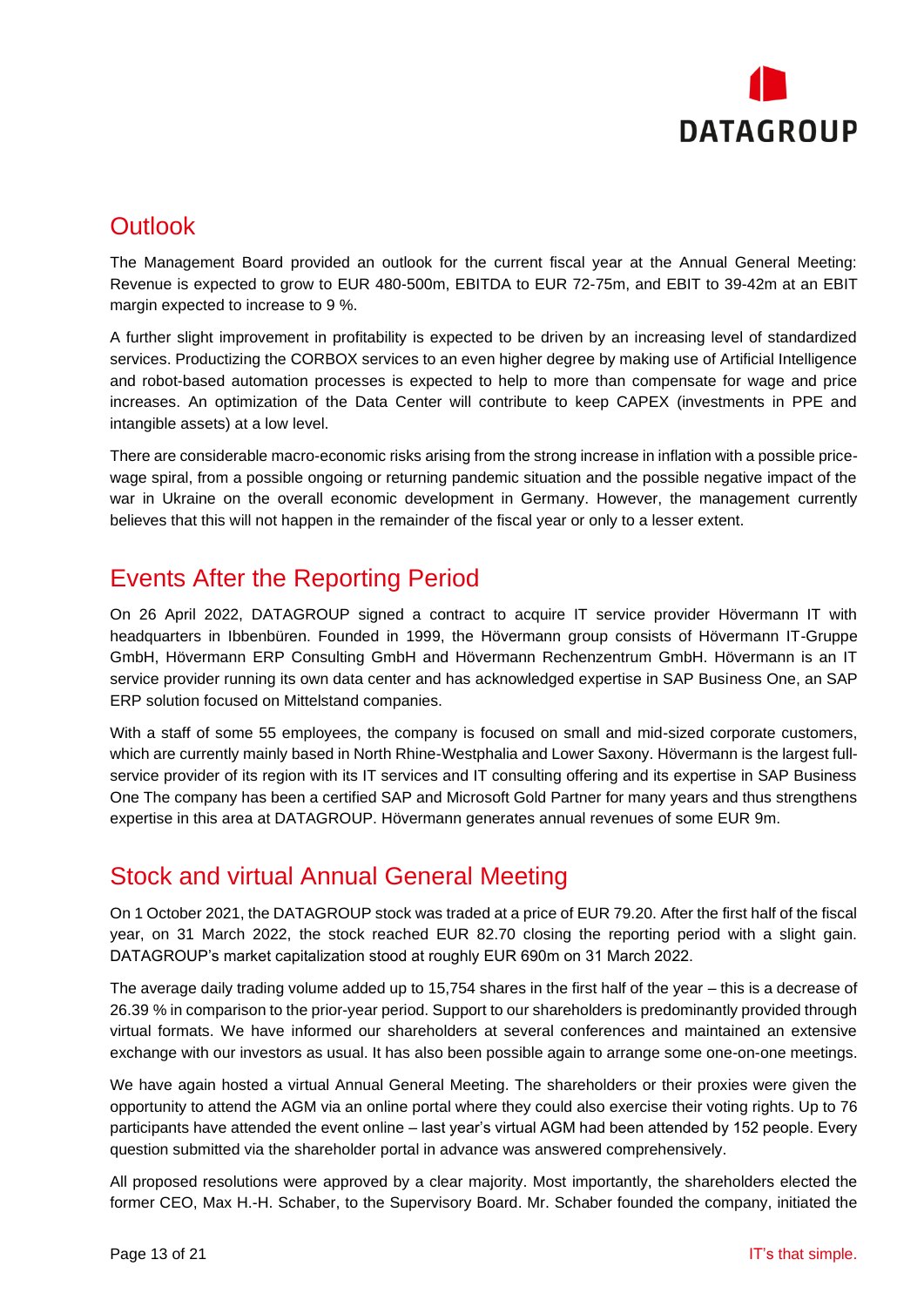

IPO in 2006 and transformed the company into the leading IT service provider for German Mittelstand companies through almost 30 acquisitions. With the conclusion of the AGM, Andreas Baresel took over as Chief Executive Officer; he will lead the company into the future in tandem with CFO Oliver Thome. Dr. Sabine Laukemann has joined the Management Board as Chief Human Resources Officer from 1 April 2022.

Furthermore, DATAGROUP will return to the usual dividend payment: The aim of the dividend policy pursued by the management is to regularly distribute 40 % of the operating net income. Whilst DATAGROUP suspended dividend payments in the preceding fiscal year for the first time in the company's history due to the unforeseeable impacts of the coronavirus pandemic, a dividend of EUR 1.00 was paid for the fiscal year ending 30 September 2021.

The results of the individual items on the agenda are available in detail for inspections purposes on our website under Investor Relations/Annual General Meeting.

DATAGROUP will participate in numerous investor conferences in Germany and abroad in the second half of the year as well. The upcoming events are listed in the financial calendar on our website.

We would like to thank our shareholders for the confidence they have invested in us.

Pliezhausen, 24 May 2022

DATAGROUP SE

Management Board

A. Kul

Andreas Baresel Chief Executive Officer

Oliver Thome Chief Financial Officer

Carine Cartera

Dr. Sabine Laukemann Chief Human Resources Officer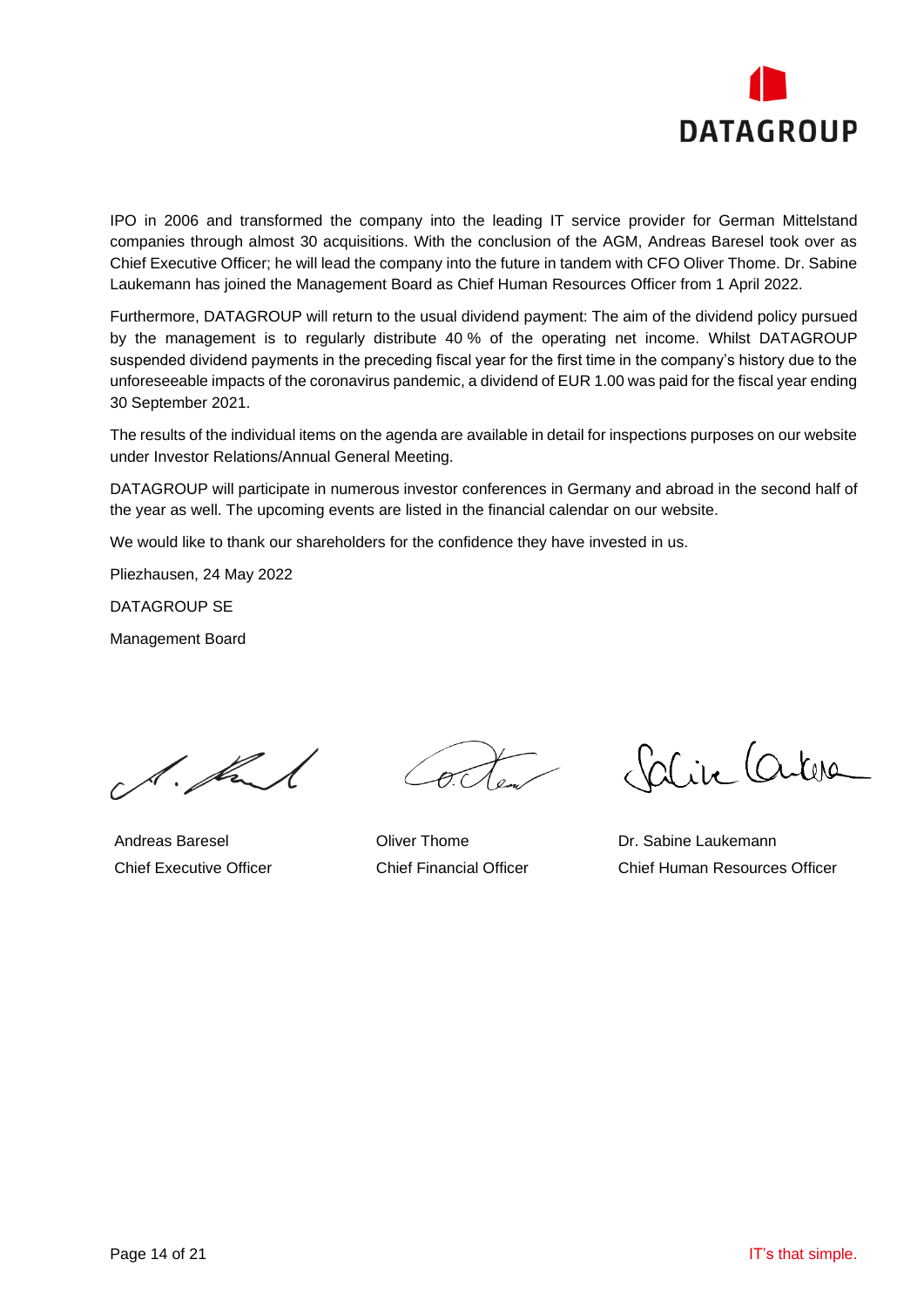

# <span id="page-15-0"></span>Consolidated Financial Statements

### <span id="page-15-1"></span>Consolidated Income Statement

| <b>Figures in EUR</b>                                                        | $01.10.2021 - 31.03.2022$ | $01.10.2020 - 31.03.2021$ |  |  |
|------------------------------------------------------------------------------|---------------------------|---------------------------|--|--|
| Revenue                                                                      | 247,644,914.39            | 211,481,523.84            |  |  |
| Other own work capitalized                                                   | 688,453.30                | 393,512.11                |  |  |
| Changes in capitalized contract costs                                        | $-1,590,516.64$           | $-198,957.11$             |  |  |
| <b>Total revenues</b>                                                        | 246,742,851.05            | 211,676,078.84            |  |  |
| Other operating income                                                       | 4,460,448.00              | 3,141,445.50              |  |  |
| Material expenses / Expenses for purchased services                          | 88,554,515.48             | 71,929,667.78             |  |  |
| Personnel expenses                                                           | 111,439,212.53            | 100,199,471.63            |  |  |
| Depreciation of property, plant and equipment and other intangible<br>assets | 16,905,924.71             | 16,405,047.95             |  |  |
| Other operating expenses                                                     | 13,806,517.84             | 12,409,750.86             |  |  |
| <b>Operating income</b>                                                      | 20,497,128.49             | 13,873,586.12             |  |  |
| Financial income                                                             | 823,327.51                | 533,566.43                |  |  |
| Financial expenses                                                           | 2,072,545.46              | 1,652,583.05              |  |  |
| <b>Financial result</b>                                                      | -1,249,217.95             | $-1,119,016.62$           |  |  |
| <b>Earnings before taxes</b>                                                 | 19,247,910.54             | 12,754,569.50             |  |  |
| Taxes on income and profit                                                   | 6,785,649.07              | 1,927,022.42              |  |  |
| Net income                                                                   | 12,462,261.47             | 10,827,547.08             |  |  |

## <span id="page-15-2"></span>Consolidated Statement of Comprehensive Income

| <b>Figures in EUR</b>                              | $01.10.2021 - 31.03.2022$ | $01.10.2020 - 31.03.2021$ |
|----------------------------------------------------|---------------------------|---------------------------|
| Net income                                         | 12,462,261.47             | 10,827,547.08             |
| Other earnings before taxes <sup>3</sup>           |                           |                           |
| Recalculation of defined benefit obligations       | 11,955,785.27             | 4,804,803.62              |
| Change in balancing items from currency conversion | $-5.571.38$               | $-5.479.88$               |
| Other earnings before taxes                        | 11,950,213.89             | 4,799,323.74              |
| Income tax effetcs on other income                 | 3,724,008.15              | 1,493,555.45              |
| <b>Comprehensive income</b>                        | 20,688,467.21             | 14, 133, 315. 37          |

 $3$  Exclusively items which are not reclassified to the consolidated income statement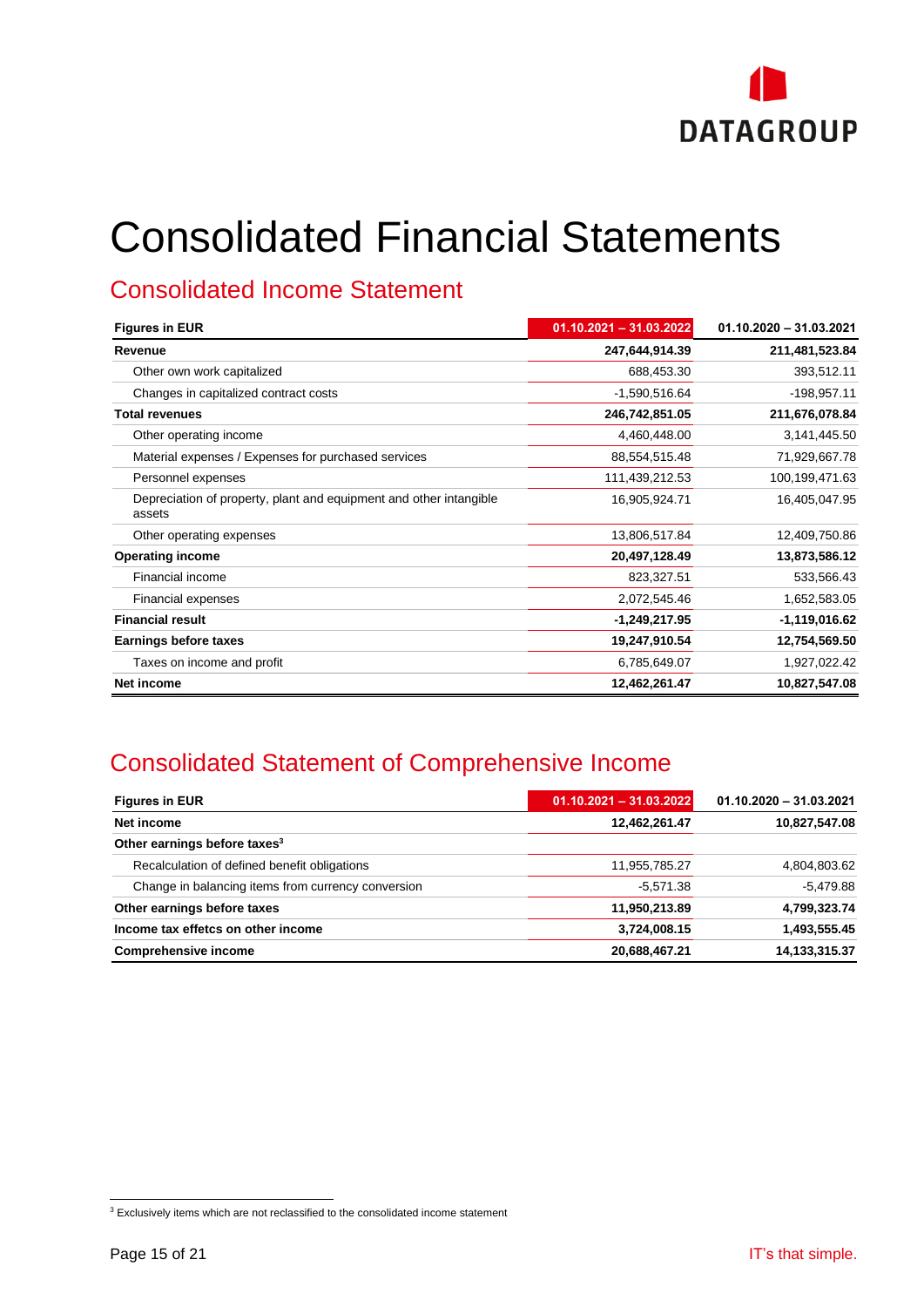

# <span id="page-16-0"></span>Consolidated Statement of Financial Position

| <b>Figures in EUR</b>                                    |                |                |
|----------------------------------------------------------|----------------|----------------|
| <b>ASSETS</b>                                            | 31.03.2022     | 30.09.2021     |
| <b>Non-current assets</b>                                |                |                |
| Goodwill                                                 | 103,084,280.41 | 103,084,280.41 |
| Other intangible assets                                  | 39,016,465.26  | 43,076,480.21  |
| Property, plant and equipment                            | 61,445,639.93  | 65,149,119.71  |
| Non-current financial assets                             | 2,633,289.59   | 1,555,089.25   |
| Capitalized contract costs                               | 14,245,959.93  | 15,836,476.57  |
| Receivables from finance lease                           | 20,095,054.71  | 23,373,608.99  |
| Claims from reinsurance coverage for pension obligations | 4,619,533.70   | 4,664,533.70   |
| Other non-financial assets                               | 835,759.64     | 2,373,011.80   |
| Deferred taxes                                           | 12,034,596.62  | 17,703,996.91  |
|                                                          | 258,010,579.79 | 276,816,597.55 |
| <b>Current assets</b>                                    |                |                |
| Inventories                                              | 7,740,678.72   | 3,770,189.52   |
| <b>Contract Assets</b>                                   | 3,522,804.51   | 3,475,645.71   |
| Trade receivables                                        | 55,804,354.46  | 56,362,817.12  |
| Receivables from finance lease                           | 10,168,777.97  | 10,216,186.00  |
| Current financial assets                                 | 1,469,298.44   | 1,674,772.65   |
| Other assets                                             | 36,870,523.57  | 35,374,339.64  |
| Cash and cash equivalents                                | 42,405,001.27  | 44,091,986.09  |
|                                                          | 157,981,438.94 | 154,965,936.73 |
|                                                          | 415,992,018.73 | 431,782,534.28 |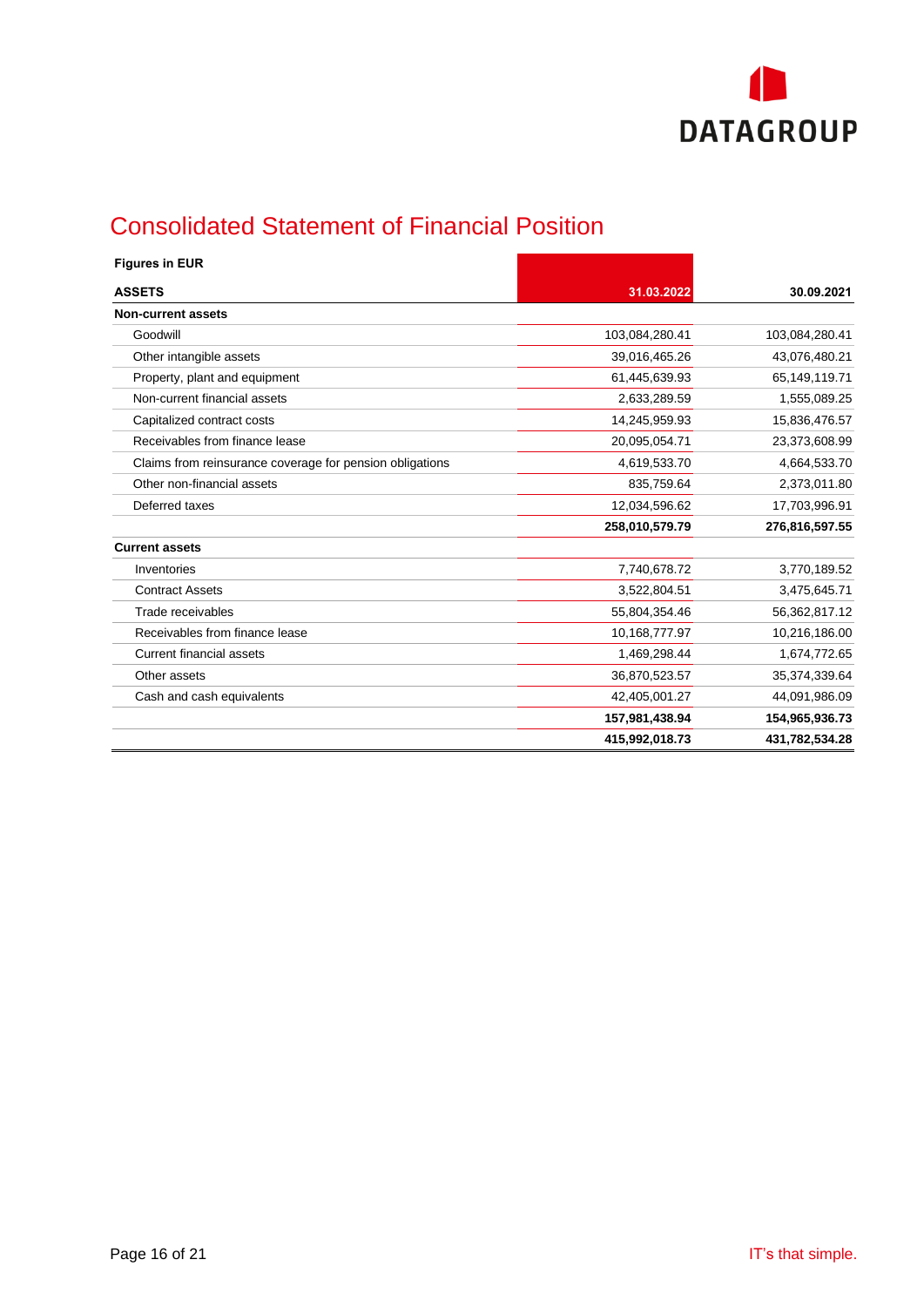

| <b>Figures in EUR</b>                           |                |                   |
|-------------------------------------------------|----------------|-------------------|
| <b>LIABILITIES</b>                              | 31.03.2022     | 30.09.2021        |
| <b>Equity</b>                                   |                |                   |
| Subscribed capital                              | 8,349,000.00   | 8,349,000.00      |
| Capital reserve                                 | 32,337,372.27  | 32, 37, 372. 27   |
| Repayment of capital                            | $-98,507.73$   | $-98,507.73$      |
| Retained earnings                               | 59,729,571.57  | 55,598,769.10     |
| Accumulated other comprehensive income          | 6,347,108.28   | $-1,884,668.84$   |
| Balancing item for foreign currency translation | $-10,159.16$   | $-4,587.78$       |
|                                                 | 106,654,385.23 | 94,297,377.02     |
| <b>Non-current liabilities</b>                  |                |                   |
| Non-current financial liabilities               | 127,949,356.11 | 133,540,012.90    |
| Pension provisions                              | 52,537,872.89  | 64,037,964.78     |
| Other provisions                                | 1,460,130.08   | 1,749,993.12      |
| Other liabilities                               | 30,265.65      | 28,265.65         |
| Deferred taxes                                  | 4,962,751.81   | 7,963,451.17      |
|                                                 | 186,940,376.54 | 207,319,687.62    |
| <b>Current liabilities</b>                      |                |                   |
| <b>Current financial liabilities</b>            | 19,073,190.60  | 31,661,561.71     |
| Other provisions                                | 16,302,064.04  | 16,426,900.08     |
| <b>Contract liabilities</b>                     | 15,787,595.22  | 13,530,734.55     |
| Trade payables                                  | 10,385,556.67  | 11,421,574.49     |
| Income tax liabilities                          | 11,363,837.56  | 9,798,742.41      |
| <b>Other liabilities</b>                        | 49,485,012.87  | 47,325,956.40     |
|                                                 | 122,397,256.96 | 130, 165, 469. 64 |
|                                                 | 415,992,018.73 | 431,782,534.28    |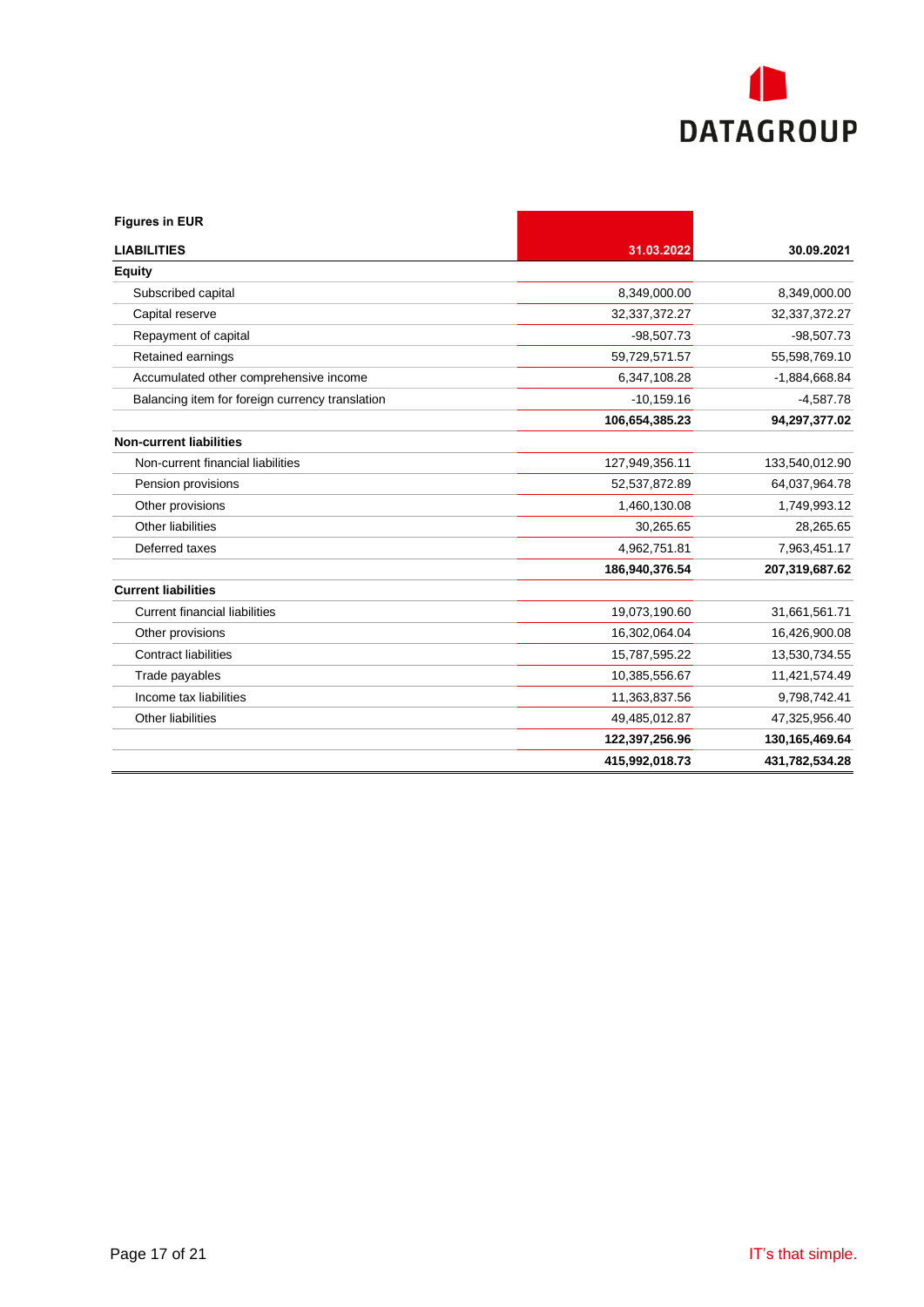

# <span id="page-18-0"></span>Consolidated Statement of Comprehensive Income

| <b>Figures in EUR</b>                                                                                                                                        | $01.10.2021 -$<br>31.03.2022 | $01.10.2020 -$<br>31.03.2021 |
|--------------------------------------------------------------------------------------------------------------------------------------------------------------|------------------------------|------------------------------|
| Cash flow from operating activities                                                                                                                          |                              |                              |
| Net income                                                                                                                                                   | 12,462,261.47                | 10,827,547.08                |
| Interest received                                                                                                                                            | $-423,146.51$                | -429,713.42                  |
| Interest paid                                                                                                                                                | 895,815.25                   | 592,145.82                   |
| Depreciation and amortization of non-current assets                                                                                                          | 16,905,924.71                | 16,405,047.95                |
| Changes in pension provisions                                                                                                                                | 455,693.38                   | $-46,240.76$                 |
| Gains $(-)$ / losses $(+)$ on disposals of non-current assets                                                                                                | $-31,480.53$                 | $-33,026.14$                 |
| Increase $\left(\frac{1}{2}\right)$ / decrease $\left(\frac{1}{2}\right)$ of receivables or liabilities to<br>shareholders, related and associated companies | $-184,314.11$                | 502,965.25                   |
| Increase $\left(\cdot\right)$ / decrease $\left(\cdot\right)$ of inventories. trade receivables and<br>other assets                                          | 4,576,013.62                 | 888,822.40                   |
| Increase $(+)$ / decrease $(-)$ of trade payables and other liabilities                                                                                      | -295,797.45                  | $-5,082,608.74$              |
| Other non-cash transactions                                                                                                                                  | 610,761.55                   | 298,010.61                   |
| Cash flow from operating activities                                                                                                                          | 34,971,731.38                | 23,922,950.05                |
| Cash flow from investing activities                                                                                                                          |                              |                              |
| Cash inflow from sale of property, plant and equipment                                                                                                       | 90,837.89                    | 306,602.81                   |
| Cash outflow for investment in property, plant and equipment                                                                                                 | $-2,085,292.63$              | $-1,659,235.14$              |
| Cash inflow from intangible assets                                                                                                                           | 424,560.12                   | 38,362.00                    |
| Cash outflow for investments in intangible assets                                                                                                            | $-1,314,014.74$              | -1,656,630.74                |
| Cash outflow for investments in fully consolidated companies                                                                                                 | -16,131,270.85               | $-6,319,449.42$              |
| Cash inflow from the sale of associated companies                                                                                                            | 30,000.00                    | 0.00                         |
| Cash outflow for investments in long-term financial assets                                                                                                   | $-1,192,564.22$              | -11,485,621.61               |
| Interest received                                                                                                                                            | 423,146.51                   | 429,713.42                   |
| Net cash used in investing activities                                                                                                                        | -19,754,597.92               | $-20,346,258.68$             |
| Cash flow from financing activities                                                                                                                          |                              |                              |
| Cash outflow for dividend paid                                                                                                                               | $-8,331,459.00$              | 0.00                         |
| Cash inflow from receipt of liabilities to banks                                                                                                             | 14,407.09                    | 0.00                         |
| Cash outflow for the repayment of liabilities to banks                                                                                                       | 0.00                         | $-229,163.00$                |
| Cash inflow $(+)$ / outflow $($ -) for finance lease agreements<br>(as a lessee)                                                                             | $-7,691,251.12$              | $-5,315,318.47$              |
| Interest paid                                                                                                                                                | $-895, 815.25$               | $-592, 145.82$               |
| Net cash used in financing activities                                                                                                                        | -16,904,118.28               | -6,136,627.29                |
| Changes in cash and cash equivalents                                                                                                                         | -1,686,984.82                | $-2,559,935.92$              |
| Cash and cash equivalents at the beginning of the period                                                                                                     | 44,091,986.09                | 63,905,589.85                |
| Cash and cash equivalents at the end of the period                                                                                                           | 42,405,001.27                | 61,345,653.93                |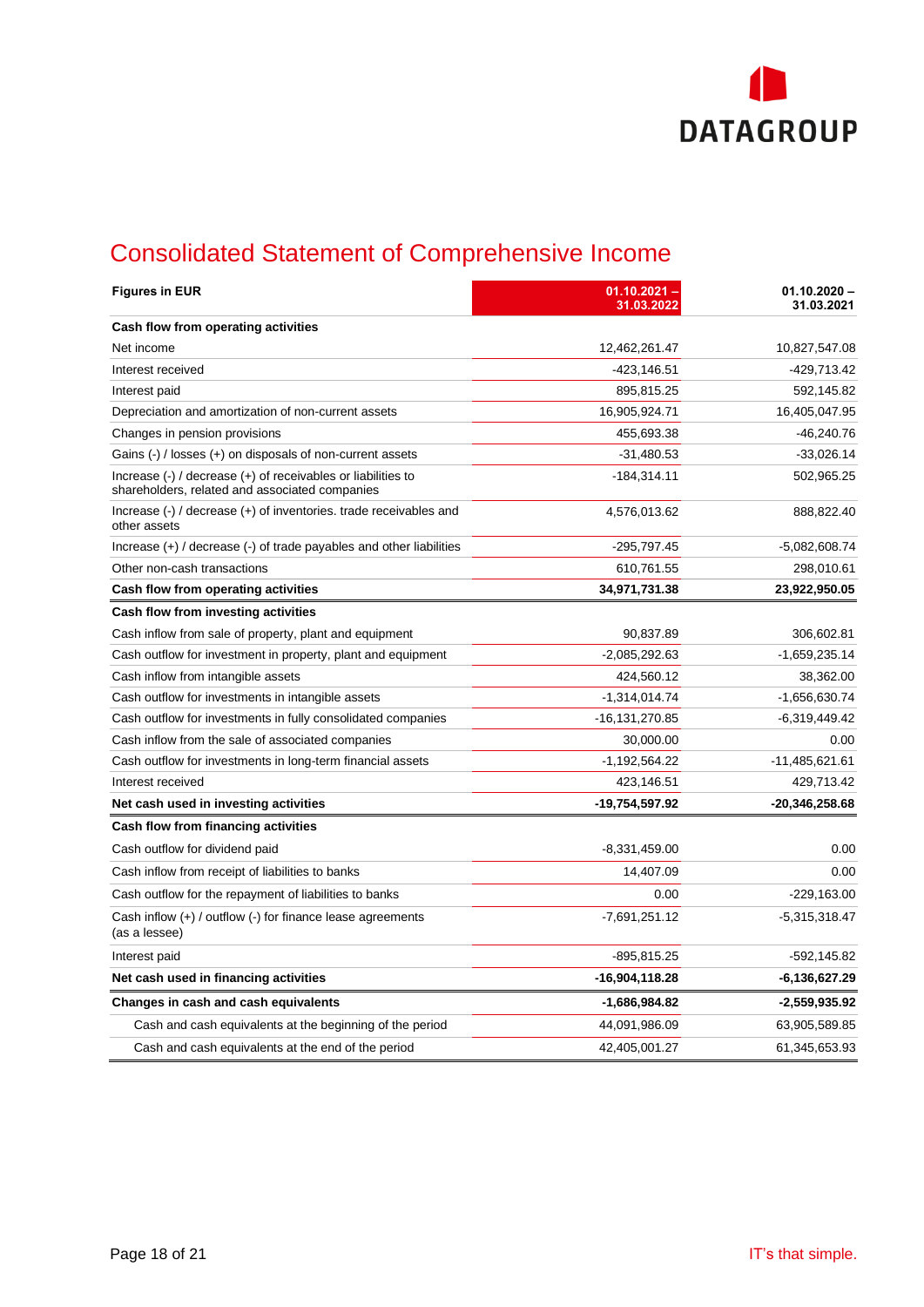

# Consolidated Statement of Changes in Equity

<span id="page-19-0"></span>

| $01.10.2021 -$<br>31.03.2022                      | <b>Subscribed</b><br>capital | Capital<br>reserve         | Repayment<br>of capital | <b>Retained</b><br>earnings | Accumulated other comprehensive income      |                                              |                 |       | <b>Balancing item for</b><br>foreign currency<br>translation | <b>Total</b>    |
|---------------------------------------------------|------------------------------|----------------------------|-------------------------|-----------------------------|---------------------------------------------|----------------------------------------------|-----------------|-------|--------------------------------------------------------------|-----------------|
| <b>Figures in EUR</b>                             |                              |                            |                         |                             |                                             |                                              |                 |       |                                                              |                 |
|                                                   |                              |                            |                         |                             | Changes<br>without effects<br>on net income | Result from<br>actuarial gains<br>and losses |                 | Total |                                                              |                 |
| Balance at the<br>beginning of the fiscal<br>year |                              | 8,349,000.00 32,337,372.27 | $-98,507.73$            | 55,598,769.10               | $-1,625,377.21$                             | $-259,291.63$                                | $-1,884,668.84$ |       | $-4,587.78$                                                  | 94,297,377.02   |
| Dividend distribution                             | 0.00                         | 0.00                       | 0.00                    | $-8,331,459.00$             | 0.00                                        | 0.00                                         |                 | 0.00  | 0.00                                                         | $-8,331,459.00$ |
| Net income                                        | 0.00                         | 0.00                       | 0.00                    | 12,462,261.47               | 0.00                                        | 0.00                                         |                 | 0.00  | 0.00                                                         | 12,462,261.47   |
| Other comprehensive<br>income                     | 0.00                         | 0.00                       | 0.00                    | 0.00                        | 0.00                                        | 8,231,777.12                                 | 8,231,777.12    |       |                                                              | 8,231,777.12    |
| Other changes                                     | 0.00                         | 0.00                       | 0.00                    | 0.00                        | 0.00                                        | 0.00                                         |                 | 0.00  | $-5,571.38$                                                  | $-5,571.38$     |
| Balance at the end of<br>the fiscal year          |                              | 8,349,000.00 32,337,372.27 | $-98,507.73$            | 59,729,571.57               | $-1,625,377.21$                             | 7,972,485.49                                 | 6,347,108.28    |       | $-10,159.16$                                                 | 106,654,385.23  |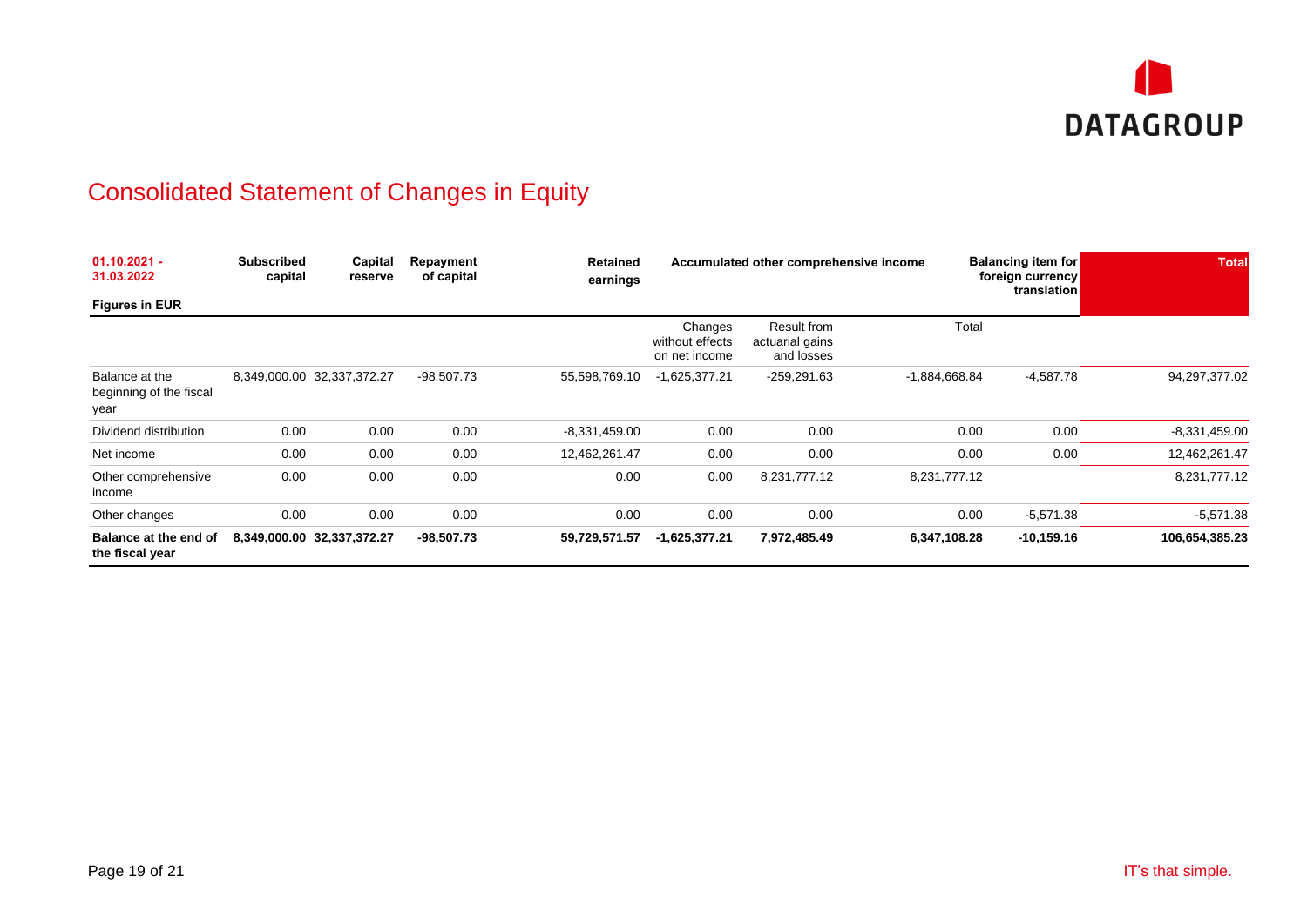

| $01.10.2020 -$<br>31.03.2021                       | <b>Subscribed capital</b> | <b>Capital Repayment</b><br>of capital<br>reserve |              | <b>Retained earnings</b> | Accumulated other comprehensive income |                  |                 | <b>Balancing item for</b><br>foreign currency<br>translation | <b>Total</b>  |
|----------------------------------------------------|---------------------------|---------------------------------------------------|--------------|--------------------------|----------------------------------------|------------------|-----------------|--------------------------------------------------------------|---------------|
| <b>Figures in EUR</b>                              |                           |                                                   |              |                          | Result from actuarial<br>Changes       |                  | Total           |                                                              |               |
|                                                    |                           |                                                   |              |                          | without effects<br>on net income       | gains and losses |                 |                                                              |               |
| Balance at the<br>beginning of the<br>fiscal year  | 8,349,000.00              | 32,337,372.27                                     | $-98,507.73$ |                          | 34,585,571.44 -1,625,377.21            | -7,392,842.76    | $-9,018,219.97$ | $-3,620.93$                                                  | 66,151,595.08 |
| Net income                                         | 0.00                      | 0.00                                              | 0.00         | 10,827,547.08            | 0.00                                   | 0.00             | 0.00            | 0.00                                                         | 10,827,547.08 |
| Other<br>comprehensive<br>income                   | 0.00                      | 0.00                                              | 0.00         | 0.00                     | 0.00                                   | 3,311,248.17     | 3,311,248.17    | $-5,479.88$                                                  | 3,305,768.29  |
| <b>Balance at the</b><br>end of the fiscal<br>year | 8,349,000.00              | 32,337,372.27                                     | -98,507.73   |                          | 45,413,118.52 -1,625,377.21            | -4,081,594.59    | -5,706,971.80   | $-9,100.81$                                                  | 80,284,910.45 |